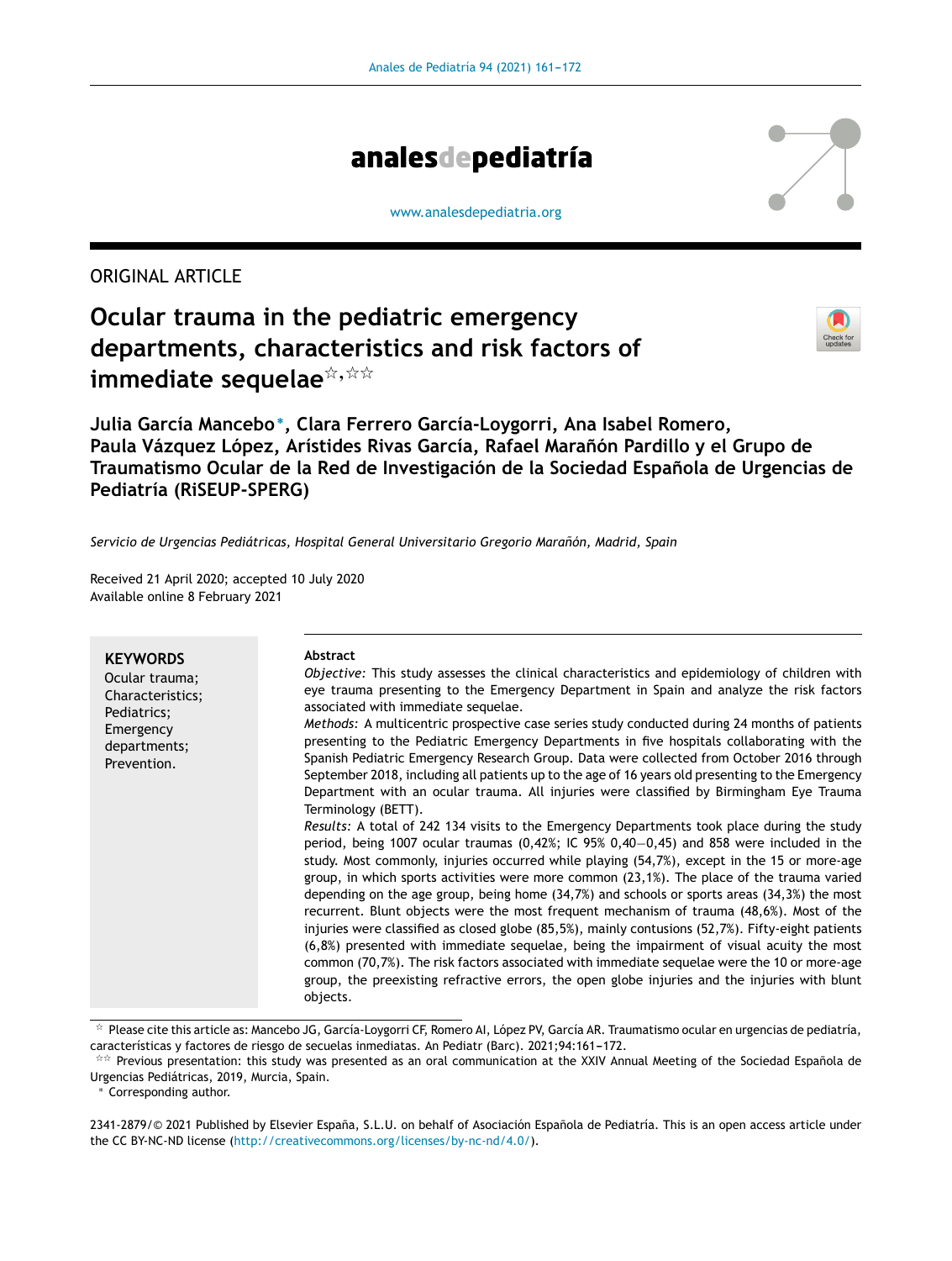*Conclusions:* Ocular trauma is a frequent chief complaint in the Pediatric Emergency Departments in Spain. Increasing awareness of the serious nature of ocular injuries and the study of the risk factors will help to develop a comprehensive plan for educating both parents and children to minimize preventable eye injuries sequelae.

© 2021 Published by Elsevier España, S.L.U. on behalf of Asociación Española de Pediatría. This is an open access article under the CC BY-NC-ND license ([http://creativecommons.org/](http://creativecommons.org/licenses/by-nc-nd/4.0/) [licenses/by-nc-nd/4.0/\)](http://creativecommons.org/licenses/by-nc-nd/4.0/).

## **PALABRAS CLAVE**

Traumatismo ocular; Características; Pediatría; Servicios de urgencias; Prevención.

#### **Traumatismo ocular en urgencias de pediatría, características y factores de riesgo de secuelas inmediatas**

#### **Resumen**

*Objetivo:* Describir las características clínico-epidemiológicas de los traumatismos oculares atendidos en los servicios de urgencias pediátricas (SUP) españoles y estudiar los factores de riesgo asociados a secuelas inmediatas.

*Métodos:* Serie de casos multicéntrica con recogida de datos prospectiva desarrollada durante 24 meses, desde octubre de 2016, en los servicios de urgencias pediátricos (SUP) de 5 hospitales pertenecientes a la Red de Investigación de la Sociedad Española de Urgencias Pediátricas. Se incluyeron todos los niños de 0 a 16 años que consultaron en Urgencias por traumatismo ocular. Las lesiones fueron clasificadas según la clasificación Birmingham Eye Trauma Terminology (BETT).

*Resultados:* Se registraron 242.134 episodios, de los que 1.007 correspondieron a traumatismos oculares (0,42%; IC 95% 0,40-0,45), incluyéndose 858 en el estudio.

La mayoría de las lesiones ocurrieron durante el juego infantil (54,8%), salvo en los mayores de 15 años que ocurrió en las actividades deportivas (23,1%). Tuvieron lugar preferentemente en domicilio (34,7%) y centros educativos o deportivos (34,3%). Los objetos contusos fueron el mecanismo más frecuente (48,6%).

La mayoría de las lesiones fueron de globo cerrado (85,5%), sobre todo contusiones (52,7%). El 6,8% de los pacientes presentaron secuelas inmediatas, siendo la disminución de la agudeza visual la más frecuente (70,7%). La edad mayor de 10 años, padecer defectos de la refracción previos, estar causadas por objetos contusos y las lesiones de globo abierto se asociaron a mayor riesgo de secuelas.

*Conclusiones:* Los traumatismos oculares son una entidad relevante en los servicios de urgencias pediátricos por las secuelas visuales que ocasiona. Las causas y los lugares donde se producen varían en función de la edad. El conocimiento de los factores de riesgo es fundamental para implementar medidas preventivas y evitar secuelas visuales inmediatas.

© 2021 Publicado por Elsevier España, S.L.U. en nombre de Asociación Española de Pediatría. Este es un artículo Open Access bajo la licencia CC BY-NC-ND ([http://creativecommons.org/](http://creativecommons.org/licenses/by-nc-nd/4.0/) [licenses/by-nc-nd/4.0/\)](http://creativecommons.org/licenses/by-nc-nd/4.0/).

## **Introduction**

It is estimated that up to 6 million children worldwide experience some form of ocular trauma each year, of who up to 5% require hospital admission.<sup>[1](#page-10-0)</sup> Furthermore, the long-term morbidity of ocular trauma is significant, and it is the leading cause of acquired unilateral blindness in the paediatric age group. $<sup>2</sup>$  $<sup>2</sup>$  $<sup>2</sup>$ </sup>

The sequelae of eye injuries in children are more severe compared to adults, since ocular maturity is not achieved until age 9-10 years, thereby increasing the risk of ambly-opia and the years of impaired vision.<sup>[3](#page-10-0)</sup> Between 8% and 14% of these children develop severe visual impairment or blindness, which has an impact on their personal, social and occupational development.[4](#page-10-0)

Fortunately, it is estimated that paediatric ocular trauma can be prevented in up to 90% of cases.<sup>[5](#page-10-0)</sup> In order to

implement preventive measures, we first need to know the circumstances surrounding these injuries.

Although the epidemiological characteristics of ocular trauma have been described in the literature in both developed and developing coun[t](#page-10-0)ries, $<sup>2</sup>$  to date only one ret-</sup> rospective, single-centre study published by Burgueno et al. in 1998 has been conducted in Spain describing the epidemiology, injury mechanisms and preventive aspects of eye injuries in children aged less than 14 years managed in the emergency department.<sup>[6](#page-10-0)</sup>

Since that study had a local scope, its results may not be representative of all of Spain, which motivated the study presented here, the objectives of which were to describe the prevalence and epidemiological characteristics of traumatic eye injuries managed in paediatric emergency departments (PEDs) in Spain, and to analyse potential risk factors for immediate sequelae.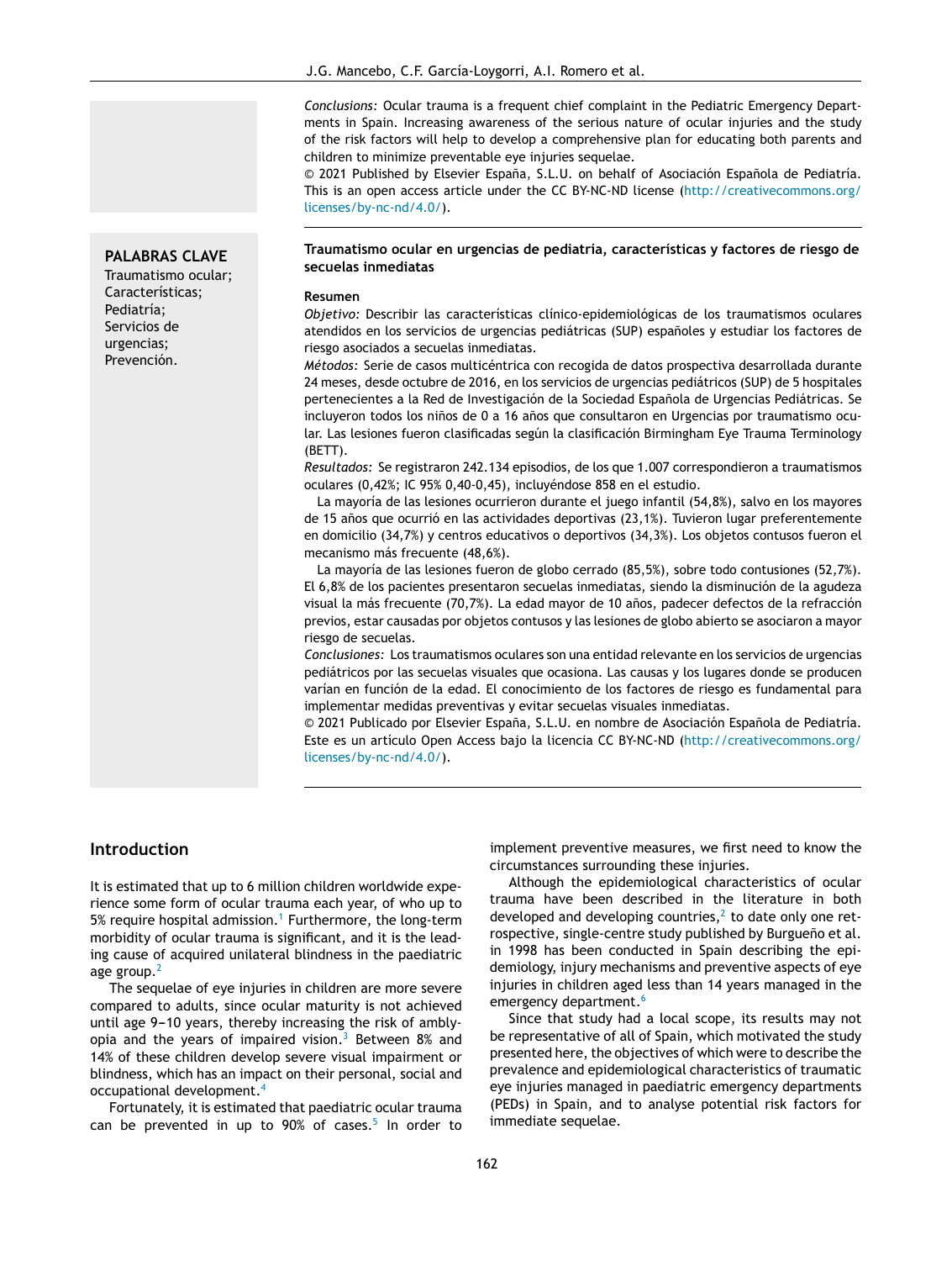## **Material and methods**

## **Design**

We conducted a prospective multicentre study with casecontrol subgroup analysis over 24 months in 5 PEDs of secondary and tertiary hospitals members of the research network of the Sociedad Española de Urgencias Pediátricas (Spanish Society of Paediatric Emergency Medicine) (RiSEUP-SPERG): 2 hospitals in the Community of Madrid, 1 in the Basque Country, 1 in Andalusia and 1 in the Valencian Community [\(App](#page-10-0)endix [A\).](#page-10-0)

All participating hospitals recruited patients over a period of 2 years, with data collection starting in October 2016.

We recruited every child aged 0-16 years that sought care for ocular trauma in any of the participating PEDs. We excluded patients for who we did not obtain informed consent, either because it was not sought or because it was not given.

We developed a data collection form to be filled out by the provider that managed the patient after obtaining informed consent. If the patient required care from an ophthalmologist or another specialist, we collected data from the health records once the episode of care had finished. We designated a research collaborator in each participating hospital. These individuals were responsible for submitting the data through a Google Drive questionnaire. The resulting database could only be accessed by the principal investigators.

Patients were managed in adherence with hospital protocols and the judgment of the attending physician, ensuring that participation in the study did not interfere with customary clinical practice.

The study was approved by the clinical research ethics committee of each participating hospital. The handling of the data adhered to Organic Law 15/1999 of 13 December on the protection of personal data. To safeguard the confidentiality of the patient, each individual was assigned an alphanumeric code before entering the data in the database to prevent identification. For children aged less than 12 years, we obtained consent by the parents or legal guardians, and for older children, we obtained consent from the parents or guardians as well as the assent of the child.

#### **Study variables**

We collected data on epidemiological variables (age, sex and pre-existing refractive errors), data on the circumstances of the traumatic injury (day of the week and time, setting, presence of an adult, site of injury, mechanism of injury and causative agent), and data on its management (time elapsed from the traumatic event to receiving care, setting of initial care, primary diagnosis, referral to ophthalmology, surgical intervention such as repair of the globe or ocular adnexa, hospital admission and presence of immediate sequelae).

We made the final diagnosis based on the data documented in the health records applying the Birmingham Eye Trauma Terminology (BETT). $7-9$ 

We defined immediate sequelae as any new acute complaint or worsening of the initial complaint following and resulting from ocular trauma identified in the emergency department. The term encompasses a broad spectrum of permanent problems, such as mild to full vision loss in one or both eyes, temporary or persistent diplopia, minor to severe cosmetic abnormalities of the eyes and face, and ocular or periocular pain.[10](#page-10-0) We defined vision loss as a decrease in visual acuity identified by an ophthalmologist.

We divided patients in different age groups based on the previous literature on the subject of unintentional injuries in the paediatric population (> 1 years, 1−4 years, 5−9 years, 10−14 years and > 15 years). We divided the days of the week into weekdays (Monday-Friday) and weekend/holidays (Saturdays, Sundays and holidays). We divided the hours of the day into morning (8:00 to 15:00), afternoon (15:00 to 22:00) and night (22:00 to 08:00).

#### **Sample size and statistical analysis**

We estimated that we needed a sample of 707 traumatic eye injuries to describe their sequelae, assuming a frequency of 8% based on studies in our region,<sup>[6](#page-10-0)</sup> for a precision of 2% and a 95% level of confidence. Since based on unpublished data reported at the XIX Annual Meeting of the SEUP (*Trauma Ocular Pediátrico*) the proportion of the total emergency care episodes that correspond to ocular trauma is 0.3%, we calculated that we needed a sample size of at least 220 000 emergencies. After reaching the required sample size, we continued gathering data until a full year was completed to eliminate the risk of seasonal bias in the collection of epidemiological data.

We have expressed qualitative data as absolute frequencies and percentages and quantitative data, which had an asymmetrical distribution, as median an interquartile range (IQR). We assessed the association between qualitative variables by means of the chi square test. We performed a case-control subgroup analysis comparing patients that developed immediate ophthalmological sequelae vs those that did not. We fitted univariate and multivariate logistic regression models to assess the association of potential risk factors, measuring the strength of the association by means of odds ratios (ORs) with the corresponding 95% confidence intervals (95% CIs).

The statistical analysis was performed with the Statistical Package for Social Science (SPSS 22.0) and the Software for Statistics and Data Science (STATA 12.0). We defined statistical significance as a *p*-value of less than 0.05 (2-tailed tests).

### **Results**

In the period under study, participating PEDs received a total of 242 134 visits, of which 1007 corresponded to episodes of ocular trauma (0.42%; 95% CI, 0.40−0.45%), and 858 were included in the study [\(Fig.](#page-3-0) 1).

#### **Epidemiological characteristics**

Patients with ocular trauma were predominantly male  $(60.1\%)$  and had a median age of 6.5 years  $(1QR, 3.5-10.5)$ . We found an increasing proportion of male patients with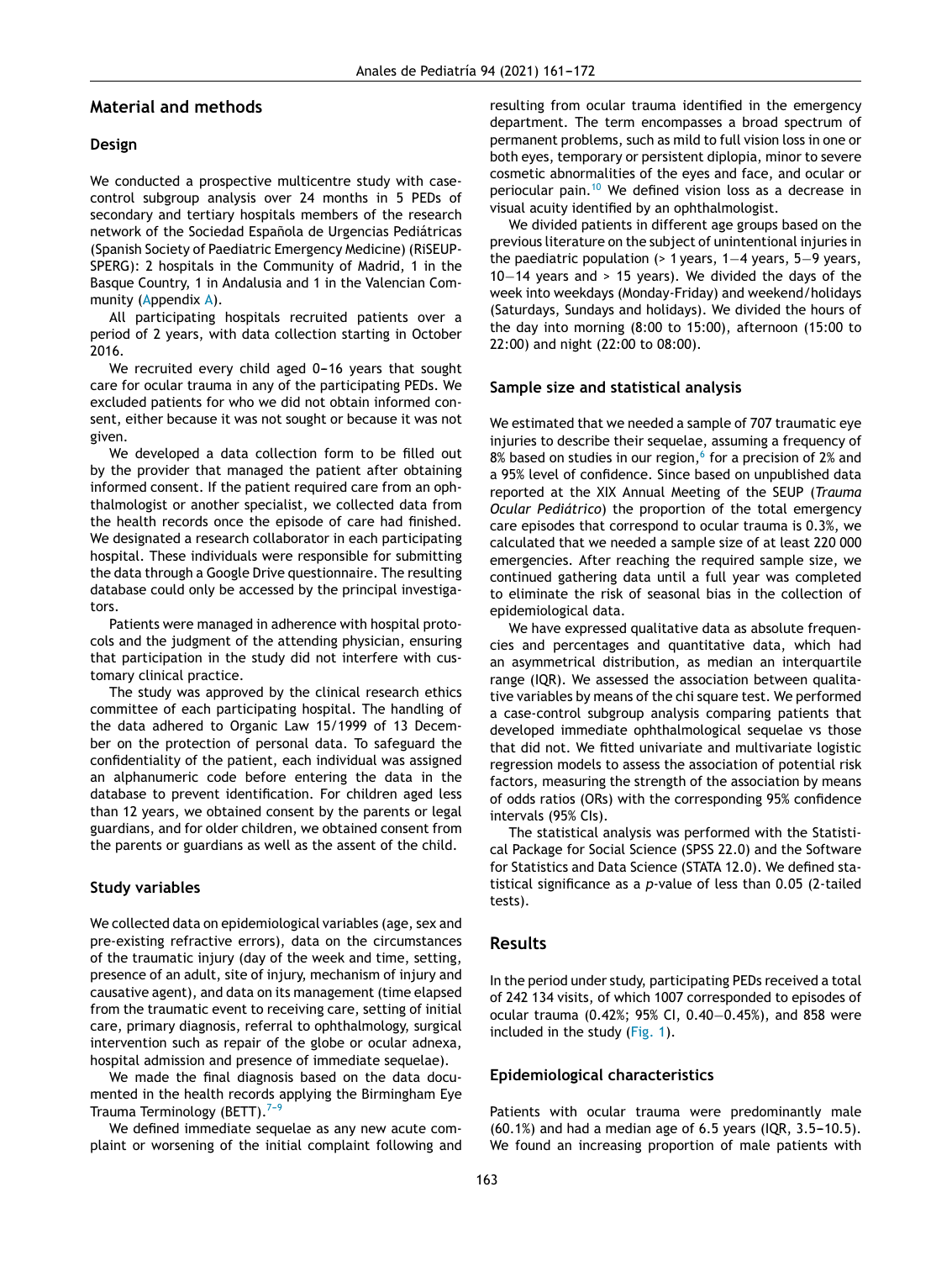J.G. Mancebo, C.F. García-Loygorri, A.I. Romero et al.

<span id="page-3-0"></span>





**Fig. 2** Distribution of ocular trauma cases by age and sex.

increasing age (age < 1 year: 52.9%; 1−4 years: 59.2%; 5−9 years: 58.8%; 10-14 years: 64.0%; 15-16 years: 68.0%), although the trend was not statistically significant (*P* = .134) (Fig. 2).

Table 1 presents the characteristics of patients with ocular trauma.

|           | <b>Table 1</b> Epidemiological characteristics of traumatic eye |  |  |
|-----------|-----------------------------------------------------------------|--|--|
| injuries. |                                                                 |  |  |

| N               | n             | %     | 95% CI           |
|-----------------|---------------|-------|------------------|
| Sex             |               |       |                  |
| Male            | 511           | 60.1% | $(56.7 - 63.4%)$ |
| Female          | 339           | 39.9% | $(36.6 - 43.3%)$ |
| Unknown         | 8             | 0.9%  |                  |
| Age group       |               |       |                  |
| < 1 year        | 34            | 4.0%  | $(2.8 - 5.5%)$   |
| $1-4$ years     | 274           | 32.0% | $(28.9 - 35.3%)$ |
| $5-9$ years     | 309           | 36.1% | $(32.9 - 39.4%)$ |
| $10-14$ years   | 213           | 24.9% | $(22.0 - 27.9%)$ |
| $\geq$ 15 years | 26            | 3.0%  | $(2.0 - 4.4\%)$  |
| Unknown         | $\mathcal{P}$ | 0.2%  |                  |

| N<br>%<br>95% CI                                          |  |
|-----------------------------------------------------------|--|
| n                                                         |  |
| Day of the week                                           |  |
| Monday-Friday<br>76.3%<br>$(73.3 - 79.1%)$<br>653         |  |
| $(7.9 - 12.0%)$<br>Saturday<br>84<br>9.8%                 |  |
| $(11.7 - 16.4%)$<br>119<br>Sunday or holiday<br>13.9%     |  |
| $(0 - 0.8\%)$<br>Unknown<br>0.2%<br>2                     |  |
| Time of day                                               |  |
| $(38.3 - 45.0\%)$<br>Morning<br>356<br>41.6%              |  |
| 46.0%<br>$(42.5 - 49.3%)$<br>Afternoon<br>393             |  |
| $(10.3 - 14.8%)$<br>12.4%<br>Night<br>106                 |  |
| $(0.1 - 1.0\%)$<br>3<br>0.3%<br>Unknown                   |  |
| Time to seeking care                                      |  |
| < 1 h<br>159<br>18.7%<br>$(16.1 - 21.4%)$                 |  |
| $1 - 24$ hours<br>578<br>67.8%<br>$(64.6 - 71.0%)$        |  |
| 115<br>13.5%<br>$(11.3 - 16.0\%)$<br>>24 h                |  |
| $(0.3 - 1.5%)$<br>0.7%<br>Unknown<br>6                    |  |
| Setting                                                   |  |
| 291<br>34.9%<br>$(31.6 - 38.2%)$<br>Home                  |  |
| School/sports grounds<br>286<br>34.3%<br>$(31.0 - 37.6%)$ |  |
| $(9.7 - 14.2%)$<br>11.9%<br>99<br><b>Streets</b>          |  |
| 12.5%<br>$(10.3 - 14.9%)$<br>Park/countryside<br>104      |  |
| $(1.6 - 3.8%)$<br>2.5%<br>Other outdoor<br>21             |  |
| $(2.8 - 5.6%)$<br>34<br>4.1%<br>Other indoor              |  |
| 23<br>2.7%<br>$(1.7 - 4.0\%)$<br>Unknown                  |  |
| Witnessed by an adult                                     |  |
| 31.8%<br>$(28.7 - 34.9%)$<br>No<br>273                    |  |
| $(61.6 - 68.0%)$<br>556<br>64.8%<br>Yes                   |  |
| $(2.2 - 4.6%)$<br>Unknown<br>29<br>3.4%                   |  |
| Location                                                  |  |
| Right<br>424<br>49.4%<br>$(46.0 - 52.8%)$                 |  |
| 48.5%<br>$(45.1 - 51.9%)$<br>Left<br>412                  |  |
| 2.6%<br>$(1.6 - 3.9%)$<br><b>Bilateral</b><br>22          |  |
| Cause                                                     |  |
| 9.6%<br>$(7.7 - 11.8%)$<br><b>Sports</b><br>82            |  |
| Physical fight<br>$(1.2 - 3.2%)$<br>17<br>2.0%            |  |
| $(51.4 - 58.2%)$<br>Play<br>469<br>54.8%                  |  |
| Household accident<br>49<br>5.7%<br>$(4.3 - 7.5%)$        |  |
| $(6.3 - 10.1\%)$<br>69<br>8.1%<br>Outdoors                |  |
| 25<br>$(1.9 - 4.3%)$<br>2.9%<br>Person                    |  |
| $(9.2 - 13.5%)$<br>Other unintentional<br>11.2%<br>96     |  |
| 51<br>$(4.5 - 7.8%)$<br>Unknown<br>6.0%                   |  |
| Causative agent                                           |  |
| Blunt<br>417<br>48.7%<br>$(45.3 - 52.1%)$                 |  |
| 30.1%<br>$(27.1 - 33.3%)$<br>Sharp<br>258                 |  |
| $(4.4 - 7.6%)$<br>50<br>5.8%<br><b>Burn</b>               |  |
| $(13.2 - 18.1%)$<br>Other<br>15.5%<br>133                 |  |
| Previous care                                             |  |
| $(59.5 - 66.1%)$<br>62.8%<br>None<br>539                  |  |
| $(31.8 - 38.3%)$<br>Health professional<br>35.0%<br>300   |  |
| 2.2%<br>$(1.3 - 3.4\%)$<br>School staff<br>19             |  |
| Pre-existing refractive error                             |  |
| $(94.5 - 97.2%)$<br>No<br>822<br>96.0%                    |  |
| Yes<br>4.2%<br>$(3.0 - 5.8%)$<br>36                       |  |

Values expressed as absolute frequency (*n*) and percentage (%) with the corresponding 95% confidence interval (CI).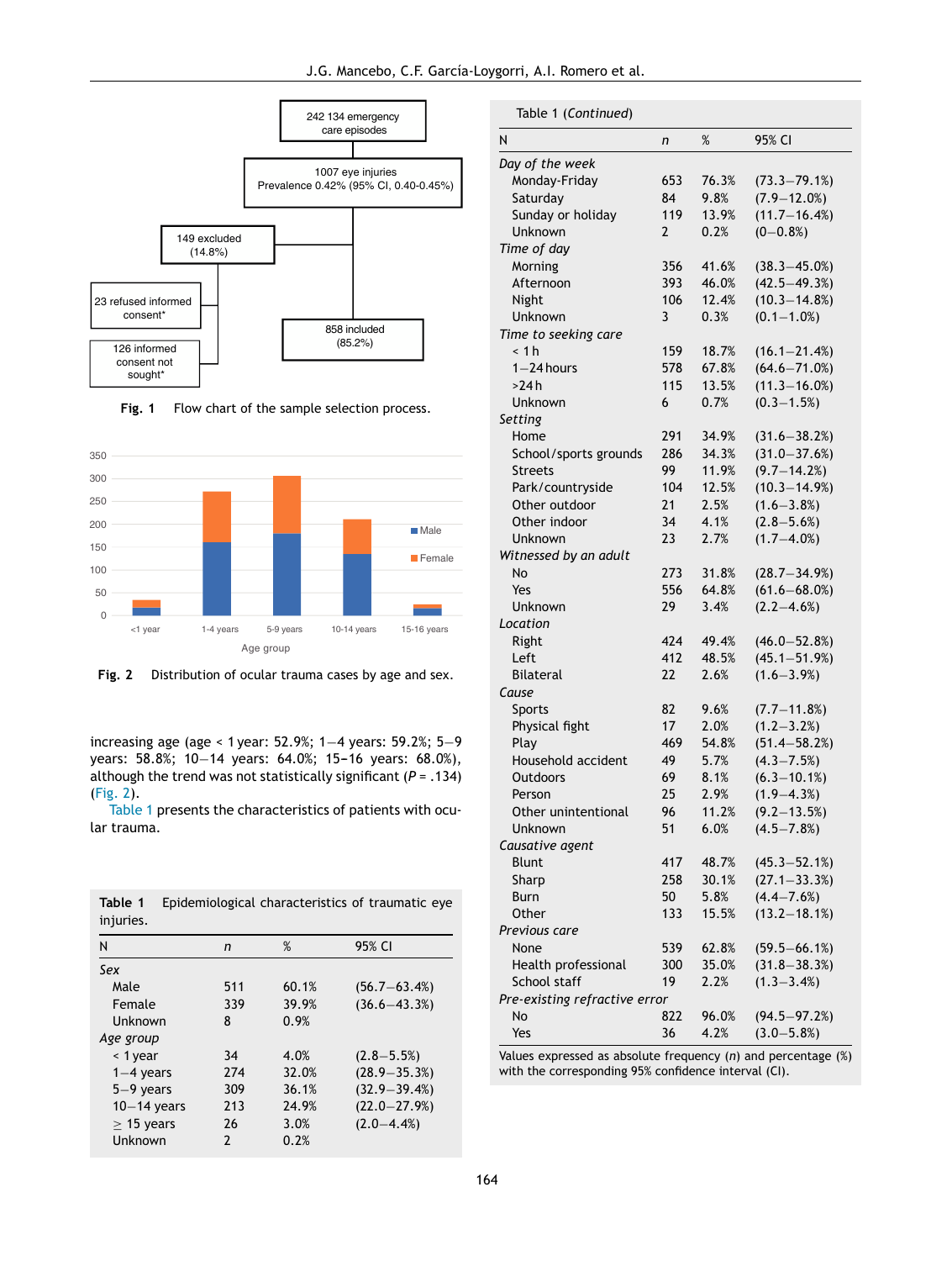$\overline{0,1,-1}$ settinga  $\overline{0,1,-1}$ 

| $[0,1-9]$ Setting |                 |                                                |                  |                               |                   |                  |                  |        |  |
|-------------------|-----------------|------------------------------------------------|------------------|-------------------------------|-------------------|------------------|------------------|--------|--|
|                   | Home            | School/Sports Street<br>grounds                |                  | Park                          | Other<br>outdoors | Other<br>indoors | Unknown          | Total  |  |
| $<$ 1 year        | 20              | $\overline{3}$                                 | $\overline{4}$   |                               | $\mathbf{0}$      | 3                | 3                | 34     |  |
| % (95% CI)        | 58.8%           | 8.8%                                           | 11.8%            | 2.9%                          |                   | 8.8%             | 8.8%             |        |  |
|                   |                 | $(40.7-75.4%)$ $(1.9-23.7%)$                   | $(3.3 - 27.5%)$  | $(0.1 - 15.3\%)$              |                   | $(1.9 - 23.7%)$  | $(1.9 - 23.7%)$  |        |  |
| $1-4$ years       | 138             | 60                                             | 26               | 29                            | $\overline{4}$    | 11               | 6                | 274    |  |
| % (95% CI)        | 50.4%           | 21.9%                                          | 9.5%             | 10.6%                         | 1.5%              | 4.0%             | 2.2%             |        |  |
|                   |                 | $(44.5-56.4%)$ $(17.1-27.3%)$ $(6.3-13.6%)$    |                  | $(7.2 - 14.8\%)$              | $(0.4 - 3.7\%)$   | $(2.0 - 7.1\%)$  | $(0.8 - 4.7\%)$  |        |  |
| $5-9$ years       | 88              | 113                                            | 29               | 45                            | 9                 | 16               | 9                | 309    |  |
| $% (95\% CI)$     | 28.5%           | 36.6%                                          | 9.4%             | 14.6%                         | 2.9%              | 5.2%             | 2.9%             |        |  |
|                   |                 | $(23.5-33.9%)$ $(31.2-42.2%)$ $(6.4-13.2%)$    |                  | $(10.8-19.0\%)$ $(1.3-5.5\%)$ |                   | $(3.0 - 8.3%)$   | $(1.3 - 5.5\%)$  |        |  |
| $10-14$ years     | 37              | 104                                            | 30               | 28                            | 8                 | $\mathbf{2}$     | $\overline{4}$   | 213    |  |
| % (95% CI)        | 17.4%           | 48.8%                                          | 14.1%            | 13.1%                         | 3.8%              | 0.9%             | 1.9%             |        |  |
|                   |                 | $(12.5-23.1\%)$ $(41.9-55.7\%)$ $(9.7-19.5\%)$ |                  | $(8.9 - 18.4\%)$              | $(1.6 - 7.3%)$    | $(0.1 - 3.4\%)$  | $(0.5 - 4.7\%)$  |        |  |
| >15 years         | 6               | 6                                              | 10 <sup>°</sup>  |                               | 0                 | 2                |                  | 26     |  |
| % (95% CI)        | 23.1%           | 23.1%                                          | 38.5%            | 3.8%                          |                   | 7.7%             | 3.8%             |        |  |
|                   | $(9.0 - 43.6%)$ | $(9.0 - 43.6\%)$                               | $(20.2 - 59.4%)$ | $(0.1 - 19.6\%)$              |                   | $(0.9 - 25.1\%)$ | $(0.1 - 19.6\%)$ |        |  |
| Total             | 289             | 286                                            | 99               | 104                           | 21                | 34               | 23               | $856*$ |  |
| % (95% CI)        | 34.7%           | 34.3%                                          | 11.9%            | 12.5%                         | 2.5%              | 4.1%             | 2.7%             |        |  |
|                   |                 | $(31.5-38.0\%)$ $(31.1-37.7\%)$ $(9.8-14.3\%)$ |                  | $(10.3-14.9%)$ $(1.6-3.8%)$   |                   | $(2.8 - 5.7%)$   | $(1.7 - 4.0\%)$  |        |  |

Values expressed as absolute frequency (*n*) and percentage (%) over the total patients in the age group with the corresponding 95% confidence interval (CI).

The age of 2 patients is not known.

## **Setting, activities and objects involved in ocular trauma**

In children aged less than 5 years, the most frequent setting where the injury took place was the home, compared to schools or sports/recreation facilities in children aged 5-14 years or the street in patients aged more than 15 years (Table 2).

Injuries occurred most frequently in the context of play (54.8%), which was the most frequent cause of ocular trauma in nearly every age group, especially through age 9 years. Ocular trauma secondary to household accidents (defined as an injury occurring at home unrelated to play) was most frequent in patients aged  $1-4$  years (61.2%) [\(Table](#page-5-0) 3).

Blunt objects (toys, projectiles, furniture. . .) were the most frequent causative agent in every age group. Sharp objects caused injury mainly in children aged 1-9 years, while acid or alkaline substances and thermal devices that could cause burns caused the most injuries between 1 and 4 years of age ([Table](#page-6-0) 4).

Up to 32.9% (*n* = 273) of eye injuries in children were not witnessed by an adult, and this percentage was higher in patients aged more than 10 years (*n* = 114; 49.4%) compared to younger patients (*n* = 158; 26.5%) (*P* < .001). We were unable to determine the age of 1 of the patients with an unwitnessed injury.

#### **Diagnosis and management of ocular trauma**

We classified cases of ocular trauma according to the Birm-ingham Eye Trauma Terminology [\(](#page-10-0)BETT)<sup>9</sup> ([Table](#page-7-0) 5), and found

no statistically significant differences in the distribution of diagnoses by age group  $(P = .300)$ .

An ophthalmologist was consulted in 559 cases (65.2%) and 24 patients required surgery (2.8%). Ten patients (1.2%) were admitted to hospital, none to the intensive care unit.

#### **Immediate sequelae**

Fifty-eight patients (6.8%; 95% CI, 5.1-8.4%) had immediate sequelae: acute vision loss (*n* = 41; 70.7%), diplopia (*n* = 4; 6.9%), cosmetic abnormalities of the eyes (*n* = 10; 17.2%), cosmetic abnormalities of the face (*n* = 2; 3.5%) and pain with eye movements  $(n=1; 1.7\%)$ .

We did not find an association between the presence of immediate sequelae and sex (7.7% in female patients vs 5.9% in male patients; *P* = .313), the time elapsed from the traumatic event to medical care (< 1 h, 5.9%; 1−24 hours, 6.9%; >24 h, 7.8%; *P* = .819), the time of the event (morning, 7.1%; afternoon, 7.1%; night 2.9%; *P* = .257) or the day of the week (weekdays, 7.2%; weekend/holidays, 5.5%; *P* = .387).

[Table](#page-8-0) 6 presents the factors associated with the presence of immediate sequelae.

The type of immediate sequelae produced by blunt objects (*n* = 42; 10.2%) were: vision loss (*n* = 29; 69.0%), cosmetic abnormalities in the eyes (*n* = 8; 19.0%), diplopia (*n* = 4; 9.5%) and pain with eye movement (*n* = 1; 2.4%). The only sequela found in patients with open-globe injuries (*n* = 4; 22.2%) was vision loss.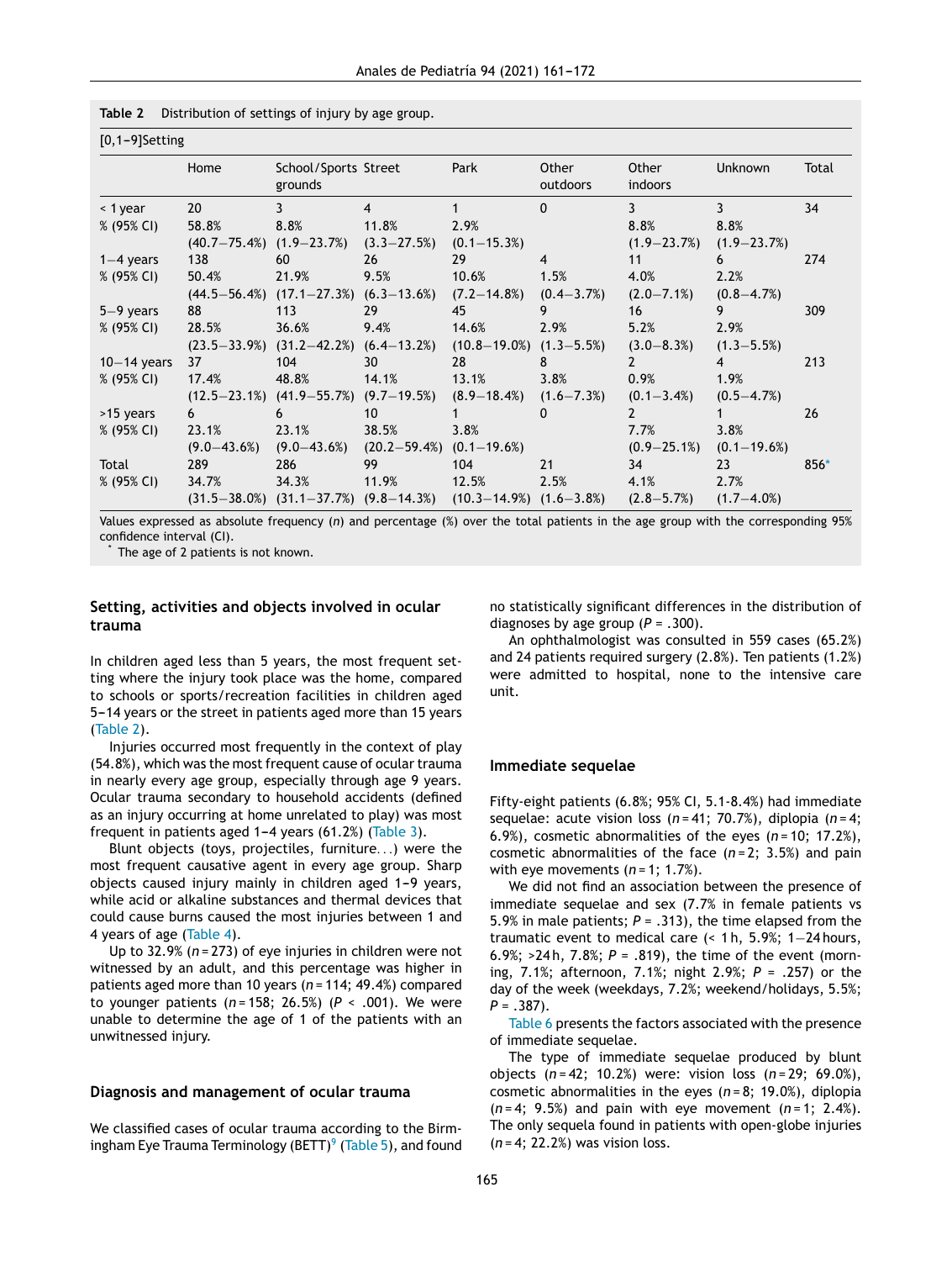| $[0, 1-10]$ Cause |                  |                  |                   |                       |                  |                 |                    |                  |       |
|-------------------|------------------|------------------|-------------------|-----------------------|------------------|-----------------|--------------------|------------------|-------|
|                   | Sports           | Physical fight   | Play              | Household<br>accident | <b>Outdoors</b>  | Person          | Other<br>accidents | Unknown          | Total |
| <1 year           |                  | 0                | 19                | $\mathbf{2}$          |                  | $\mathcal{P}$   | 4                  | 5                | 34    |
| % (95% CI)        | 2.9%             |                  | 55.9%             | 5.9%                  | 2.9%             | 5.9%            | 11.8%              | 14.7%            |       |
|                   | $(0.1 - 15.3%)$  |                  | $(37.9 - 72.8%)$  | $(0.7-19.7%)$         | $(0.1 - 15.3%)$  | $(0.7-19.7%)$   | $(3.3 - 27.5%)$    | $(5.0 - 31.1\%)$ |       |
| $1-4$ years       |                  | 3                | 165               | 30                    | 14               | 10 <sup>°</sup> | 35                 | 14               | 274   |
| % (95% CI)        | 1.1%             | 1.1%             | 60.2%             | 10.9%                 | 5.1%             | 3.6%            | 12.8%              | 5.1%             |       |
|                   | $(0.2 - 3.2\%)$  | $(0.2 - 3.2\%)$  | $(54.2 - 66.1\%)$ | $(7.5 - 15.3%)$       | $(2.8 - 8.4%)$   | $(1.8 - 6.6\%)$ | $(9.1 - 17.3%)$    | $(2.8 - 8.4\%)$  |       |
| $5-9$ years       | 18               |                  | 190               | 10                    | 35               | 8               | 35                 | 11               | 309   |
| % (95% CI)        | 5.8%             | 0.6%             | 61.5%             | 3.2%                  | 11.3%            | 2.6%            | 11.3%              | 3.6%             |       |
|                   | $(3.5 - 9.1\%)$  | $(0.1 - 2.3\%)$  | $(55.8 - 66.9%)$  | $(1.6 - 5.9\%)$       | $(8.0 - 15.4%)$  | $(1.1 - 5.0\%)$ | $(8.0 - 15.4%)$    | $(1.8 - 6.3\%)$  |       |
| $10-14$ years     | 54               |                  | 91                | 3                     | 17               |                 | 17                 | 17               | 213   |
| % (95% CI)        | 25.4%            | 4.2%             | 42.7%             | 1.4%                  | 8.0%             | 2.3%            | 8.0%               | 8.0%             |       |
|                   | $(19.7 - 31.7%)$ | $(1.9 - 7.9\%)$  | $(36.0 - 49.7%)$  | $(0.3 - 4.1\%)$       | $(4.7 - 12.5%)$  | $(0.8 - 5.4\%)$ | $(4.7 - 12.5%)$    | $(4.7 - 12.5%)$  |       |
| >15 years         | 6                | 3                | 4                 | 4                     | $\mathbf{2}$     | 0               | 3                  | 4                | 26    |
| % (95% CI)        | 23.1%            | 11.5%            | 15.4%             | 15.4%                 | 7.7%             |                 | 11.5%              | 15.4%            |       |
|                   | $(9.0 - 43.6%)$  | $(2.4 - 30.2\%)$ | $(4.4 - 34.9\%)$  | $(4.4 - 34.9\%)$      | $(0.9 - 25.1\%)$ |                 | $(2.4 - 30.2\%)$   | $(4.4 - 34.9\%)$ |       |
| Total             | 82               | 17               | 469               | 49                    | 69               | 25              | 94                 | 51               | 856*  |
| % (95% CI)        | 9.6%             | 2.0%             | 54.8%             | 5.7%                  | 8.1%             | 2.9%            | 11.0%              | 6.0%             |       |
|                   | $(7.7 - 11.8%)$  | $(1.2 - 3.2\%)$  | $(51.4 - 58.2%)$  | $(4.3 - 7.5\%)$       | $(6.3 - 10.1\%)$ | $(1.9 - 4.3\%)$ | $(9.0 - 13.3%)$    | $(4.5 - 7.8%)$   |       |

<span id="page-5-0"></span>**Table 3** Distribution of the cause of injury by age group.

Values expressed as absolute frequency (*n*) and percentage (%) over the total patients in the age group with the corresponding 95% confidence interval (CI). \* The age of 2 patients is not known.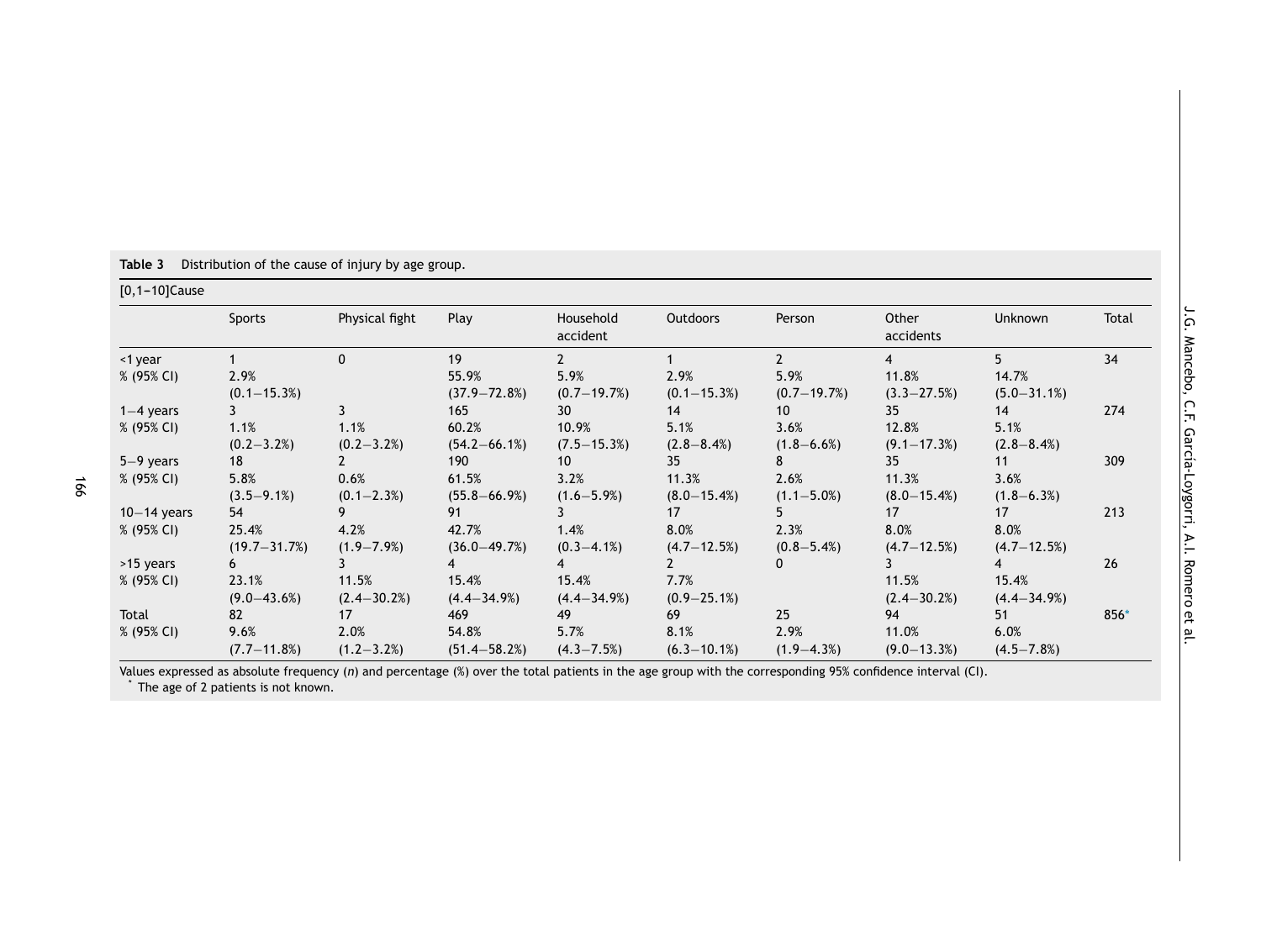<span id="page-6-0"></span>

|  |  |  | Table 4 Distribution of mechanism of injury by age group. |  |  |  |  |  |
|--|--|--|-----------------------------------------------------------|--|--|--|--|--|
|--|--|--|-----------------------------------------------------------|--|--|--|--|--|

| Mechanism     |                   |                   |                  |                   |        |
|---------------|-------------------|-------------------|------------------|-------------------|--------|
|               | Blunt object      | Sharp<br>object   | Burn             | Other             | Total  |
| <1 year       | 15                | 12                | 1                | 6                 | 34     |
| % (95% CI)    | 44.1%             | 35.3%             | 2.9%             | 17.6%             |        |
|               | $(27.2 - 62.1%)$  | $(19.7 - 53.5%)$  | $(0.1 - 15.3%)$  | $(6.8 - 34.5%)$   |        |
| $1-4$ years   | 119               | 80                | 29               | 46                | 274    |
| % (95% CI)    | 43.4%             | 29.2%             | 10.6%            | 16.8%             |        |
|               | $(37.5 - 49.5%)$  | $(23.9 - 35.0\%)$ | $(7.2 - 14.8%)$  | $(12.6 - 21.8%)$  |        |
| $5-9$ years   | 147               | 113               | 11               | 38                | 309    |
| % (95% CI)    | 47.6%             | 36.6%             | 3.6%             | 12.3%             |        |
|               | $(41.9 - 53.3%)$  | $(31.2 - 42.2%)$  | $(1.8 - 6.3%)$   | $(8.9 - 16.5%)$   |        |
| $10-14$ years | $122*$            | 49                | $\overline{7}$   | 35                | 213    |
| % (95% CI)    | 57.3%             | 23.0%             | 3.3%             | 16.4%             |        |
|               | $(50.3 - 64.0\%)$ | $(17.5 - 29.2%)$  | $(1.3 - 6.7%)$   | $(11.7 - 22.1\%)$ |        |
| >15 years     | 13                | 4                 | $\overline{2}$   | 7                 | 26     |
| % (95% CI)    | 50.0%             | 15.4%             | 7.7%             | 26.9%             |        |
|               | $(29.9 - 70.1\%)$ | $(4.4 - 34.9\%)$  | $(0.9 - 25.1\%)$ | $(11.6 - 47.8%)$  |        |
| Total         | 416               | 258               | 50               | 132               | $856*$ |
| % (95% CI)    | 48.6%             | 30.1%             | 5.8%             | 15.4%             |        |
|               | $(45.2 - 52.0\%)$ | $(27.1 - 33.3%)$  | $(4.4 - 7.6%)$   | $(13.1 - 18.0\%)$ |        |

Values expressed as absolute frequency (*n*) and percentage (%) over the total patients in the age group with the corresponding 95% confidence interval (CI).

The age of 2 patients is not known.

## **Discussion**

This is the first multicentre study of national scope describing the prevalence and characteristics of traumatic eye injuries managed in the paediatric emergency setting in Spain. In addition, none of the studies to date had analysed potential risk factors associated with the development of immediate sequelae. Given that ocular trauma is a leading cause of noncongenital blindness, identifying these risk factors is essential for the purpose of developing specific preventive measures.

In the United States, the annual incidence of ocular trauma is of approximately 2.4 million cases.<sup>[11](#page-10-0)</sup> A large paediatric cohort study conducted in the United States reported an average of 70 310 injuries per year,<sup>[12](#page-10-0)</sup> although it did not determine the proportion of paediatric emergency visits that they accounted for. We found that in Spain, they account for 0.42% of emergency visits, a slightly higher percentage compared to other unintentional injuries such as poisonings, which account for 0.29% of emergency visits according to the working group of the Sociedad Española de Urgencias de Pediatría.<sup>[13](#page-10-0)</sup>

Most of the studies in the literature have found a predominance of male patients,  $14,15$  with a 1.5:1 male: female ratio, which is probably related to the tendency of boys to engage in riskier activities.<sup>[15,16](#page-10-0)</sup>

The setting of the traumatic event varied between age groups, with the home being the most common in children aged less than 5 years, the school or sports/recreational facilities most common in children aged 5-14 years and the street in adolescents aged more than 15 years. These findings, which were consistent with the previous literature,  $17-21$ reflect that preschool-aged children spend more time at home and therefore are more likely to get injured there. In addition, most eye injuries caused by household accidents occurred in children aged  $1-4$  years, the group in which injuries associated with exposure to chemicals, most commonly found in homes, were most frequent.<sup>[18,22](#page-10-0)</sup> Some regulations are already in place for the control of these products and to prevent potential exposure of children, for example child-resistant packaging that is meant to resist tampering by a 5-year-old child for at least 5 min, giving an adult the opportunity to intervene, but parents and caregivers must still be made aware of the important of using adequate containers and store these products carefully away from children.<sup>[23](#page-10-0)</sup>

Play, as was the case in other countries, was the activity involved in most traumatic eye injuries<sup>[2,21,22](#page-10-0)</sup> and in every age group, except adolescents aged more than 15 years, in which the leading activity involved in ocular trauma was sports. Still, it is possible that the number of injuries associated with sports is underestimated, as our study was conducted in public hospitals and many such cases are managed in private health facilities on account of the health insurance policies that cover these activities. Several paediatrics associations and agencies have published recommendations on protective eyewear for athletic activities, $14$  since there is evidence that correct utilization of protective eyewear reduces the risk of severe eye injuries by up to 90%. The development of a national strategy for the prevention of sports injuries in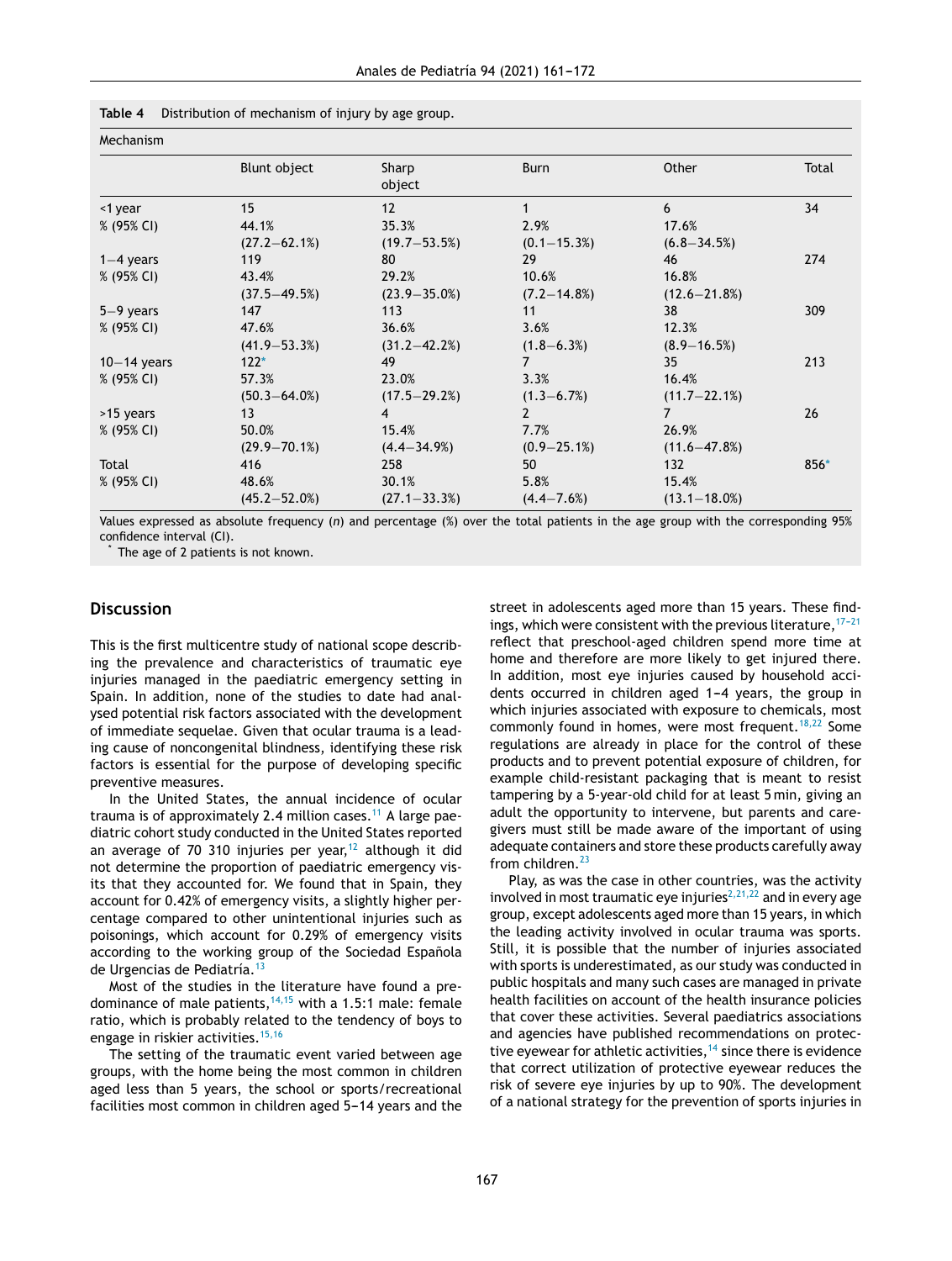| Category     | n<br>% (CI)                         | <b>BETT</b><br>classification | n<br>% (CI)                         | Diagnosis                      | n<br>% (CI)                             |
|--------------|-------------------------------------|-------------------------------|-------------------------------------|--------------------------------|-----------------------------------------|
| Closed-globe | 734<br>85.5%<br>$(83.0 - 87.8)$     | Contusion                     | 452<br>52.7%<br>$(49.3 - 56.1)$     | Simple contusion               | 209<br>24.4%<br>$(21.5 - 27.4)$         |
|              |                                     |                               |                                     | Hyphema                        | 10<br>1.2%<br>$(0.6 - 2.1)$             |
|              |                                     |                               |                                     | Vitreous haemorrhage           | 3<br>0.3%<br>$(0.1 - 1.0)$              |
|              |                                     |                               |                                     | Commotio retinae               | $\overline{7}$<br>0.8%<br>$(0.3 - 1.7)$ |
|              |                                     |                               |                                     | Superficial foreign<br>body    | 60<br>7.0%<br>$(5.4 - 8.9)$             |
|              |                                     |                               |                                     | Subconjunctival<br>haemorrhage | 30<br>3.5%<br>$(2.4 - 5.0)$             |
|              |                                     |                               |                                     | Other                          | 133<br>15.5%<br>$(13.2 - 18.1)$         |
|              |                                     | Laceration                    | 316                                 | Conjunctival<br>laceration     | 66<br>7.7%<br>$(6.0 - 9.7)$             |
|              |                                     |                               |                                     | Corneal laceration             | 250<br>29.1%<br>$(26.1 - 32.3)$         |
| Open-globe   | 18<br>2.1%<br>$(1.2 - 3.3)$         | Rupture                       | $\pmb{0}$                           |                                |                                         |
|              |                                     | Penetrating injury            | 14<br>1.6%<br>$(0.9 - 2.7)$         |                                |                                         |
|              |                                     | Perforating injury            | $\mathbf{1}$<br>0.1%<br>$(0 - 0.6)$ |                                |                                         |
|              |                                     | Intraocular foreign<br>body   | 3<br>0.3%<br>$(0.1 - 1)$            |                                |                                         |
| Adnexa       | 167<br>19.5%<br>$(16.9 - 22.3)$     |                               |                                     |                                |                                         |
| Periorbital  | $\mathbf{2}$<br>0.2%<br>$(0 - 0.8)$ | Orbital bone<br>fracture      | $\mathbf{2}$<br>0.2%<br>$(0 - 0.8)$ |                                |                                         |
| Periocular   | 166<br>19.3%<br>$(16.8 - 22.2)$     | Ecchymosis                    | 75<br>8.7%<br>$(6.9 - 10.8)$        |                                |                                         |
|              |                                     | Eyelid laceration             | 61<br>7.1%<br>$(5.5 - 9.0)$         |                                |                                         |
|              |                                     | Eyelid abrasion               | 28<br>3.3%<br>$(2.2 - 4.7)$         |                                |                                         |

<span id="page-7-0"></span>**Table <b>5** Classification of ocular trauma using the Birmingham Eye Trauma Terminology (BETT)<sup>7-9</sup> and diagnosis.

Values given as absolute frequency (*n*) and percentage (%) with the 95% confidence interval (95% CI). Since the same traumatic event may affect different sites, more than one category may apply to a single episode.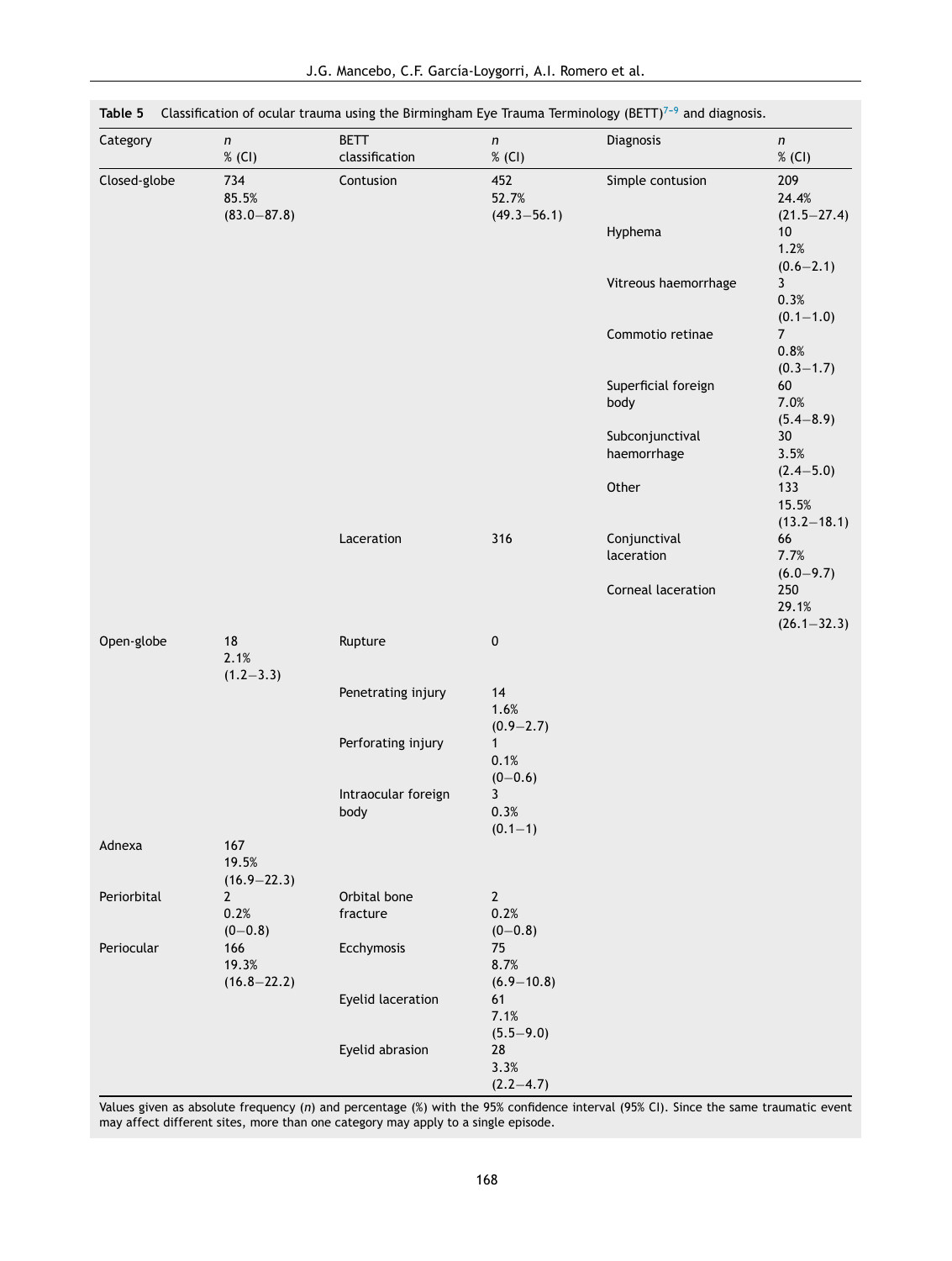|                               | With sequelae  |       | Univariate   |              |              |              | Multivariate |              |
|-------------------------------|----------------|-------|--------------|--------------|--------------|--------------|--------------|--------------|
|                               | n              | $\%$  | <b>OR</b>    | 95% CI       | P            | <b>OR</b>    | 95% CI       | P            |
| Age                           |                |       |              |              |              |              |              |              |
| $\geq$ 10 years               | 36             | 15.3  | 4.8          | $2.8 - 8.4$  | $-.001$      | 3.0          | $1.6 - 5.8$  | .001         |
| < 10 years                    | 22             | 3.6   | **           | $**$         | $\star\star$ | $\star\star$ | $**$         | $\star\star$ |
| Setting                       |                |       |              |              |              |              |              |              |
| Home                          | 11             | 3.8   | $**$         | $\star\star$ | $**$         | $**$         | $\star\star$ | $**$         |
| School or sports grounds      | 28             | 9.8   | 2.7          | $1.3 - 5.6$  | .006         | 1.3          | $0.5 - 2.9$  | .580         |
| Street                        |                |       |              |              |              |              |              |              |
| Park                          | 5              | 5.2   | 1.4          | $0.5 - 4.0$  | .570         | 0.8          | $0.3 - 2.6$  | .747         |
| Other outdoors                | 11             | 10.6  | 3.0          | $1.3 - 7.1$  | .014         | 2.6          | $1.0 - 6.6$  | .046         |
| Other indoors                 | $\overline{2}$ | 9.5   | 2.7          | $0.5 - 12.8$ | .226         | 1.4          | $0.2 - 7.7$  | .726         |
|                               |                |       |              |              |              |              |              |              |
|                               | $\mathbf{1}$   | 2.9   | 0.8          | $0.1 - 6.1$  | .799         | 0.9          | $0.1 - 7.4$  | .918         |
| Pre-existing refractive error |                |       |              |              |              |              |              |              |
| Yes                           |                |       |              |              |              |              |              |              |
| No                            | 13             | 36.1  | 9.7          | $4.6 - 20.4$ | $-.001$      | 3.9          | $1.6 - 9.4$  | .003         |
|                               | 45             | 5.5   | $\star\star$ | $\star\star$ | $\star\star$ | $\star\star$ | $**$         | $\star\star$ |
| Witnessed*                    |                |       |              |              |              |              |              |              |
| No                            | 28             | 10.3  | 2.2          | $1.3 - 3.9$  | .003         | 1.8          | $1.0 - 3.4$  | .052         |
| Yes                           | 27             | 4.9   | $**$         | $\star\star$ | $**$         | $**$         | $**$         | $**$         |
| Cause                         |                |       |              |              |              |              |              |              |
| Sports                        | 18             | 22.0  | 5.1          | $2.8 - 9.5$  | $-.001$      | 1.9          | $0.8 - 4.2$  | .132         |
| Other                         | 40             | $5.2$ | $**$         | $\star\star$ | $\star\star$ | $**$         | $\star\star$ | $\star\star$ |
| Mechanism                     |                |       |              |              |              |              |              |              |
| Blunt object                  | 42             | 10.2  | 3.0          | $1.7 - 5.4$  | $-.001$      | 2.1          | $1.1 - 3.9$  | .030         |
| Other                         | 16             | 3.6   | $**$         | $\star\star$ | $**$         | $**$         | $**$         | $**$         |
| Bett classification           |                |       |              |              |              |              |              |              |
| Open-globe                    | 4              | 22.2  | 4.1          | $1.3 - 13.0$ | .029         | 5.6          | $1.6 - 19.3$ | .006         |
| Other                         | 54             | 6.5   | $**$         | $\star\star$ | $**$         | $**$         | $**$         | $\star\star$ |

<span id="page-8-0"></span>**Table 6** Potential risk factors for immediate sequelae of ocular trauma. Univariate and multivariate analyses.

Sequelae described by means of the absolute frequency (*n*) and percentage (%).

BETT, Birmingham Eye Trauma Terminology; CI, confidence interval; OR, odds ratio.

The factors independently associated with the presence of sequelae in the multivariate analysis are presented in boldface.

\* Presence unknown in 3 of the cases with sequelae.

\*\* Reference.

169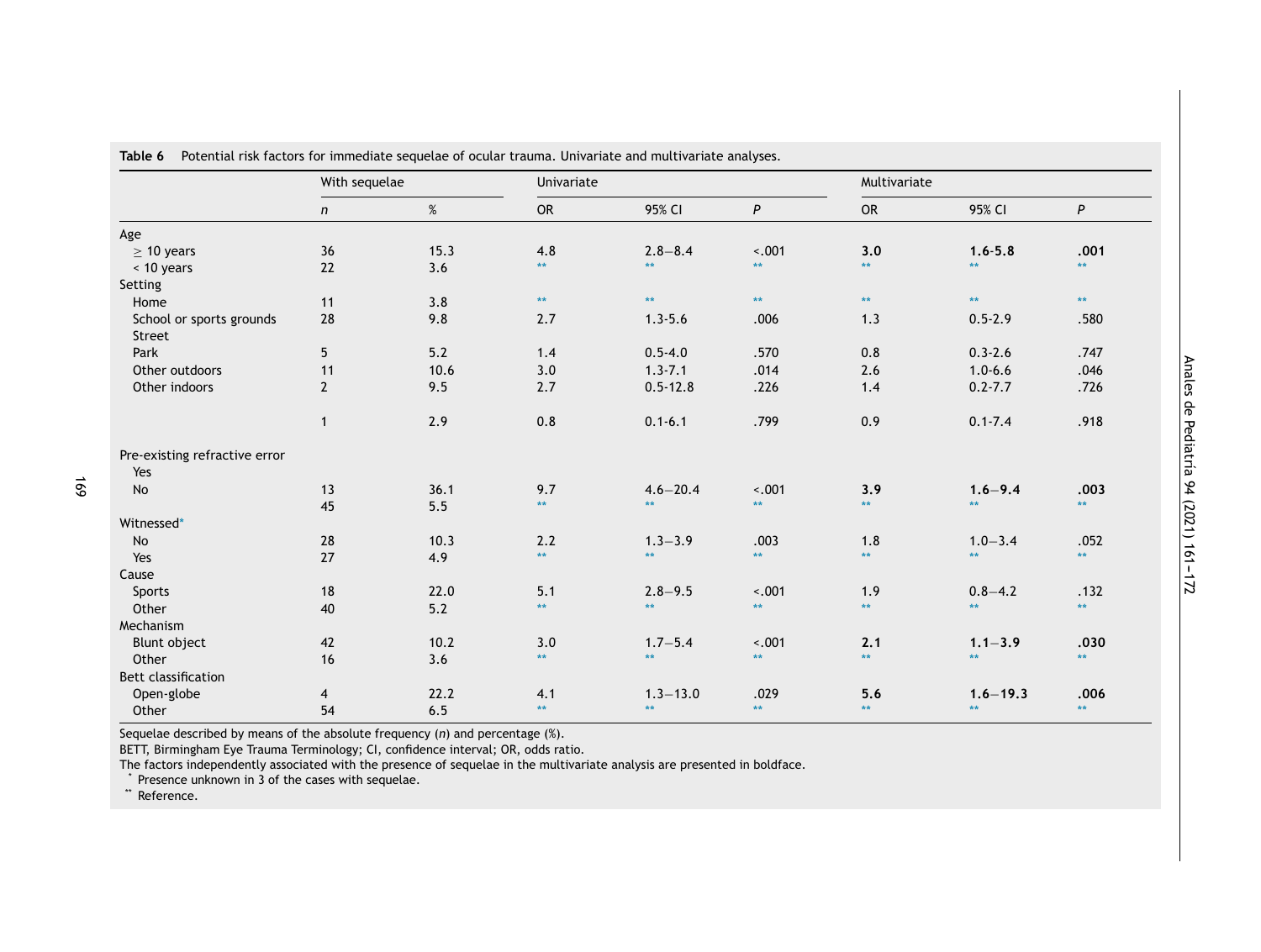the paediatric population, including ocular trauma, would be beneficial, in addition to the implementation of programmes for prevention of sports-related injuries in schools and adequate training of athletic coaches and outdoor activity counsellors.

Some studies have reported causes of injury such as animal bites, firearms and fireworks<sup>[2,12,20](#page-10-0)</sup> that were not involved in any cases in our study, possibly due to cultural differences between the populations under study or to a decreasing trend in these causes in developed countries.  $22$ 

Supervision continues to be an area in need of improvement. Up to one third of eye injuries in our series were not witnessed by an adult, a proportion that was higher than reported in the previous literature,  $20,21$  although similar to the proportion observed in other types of unintentional injuries in Spain. $24$  This was even more frequent in children aged more than 10 years, and both of these factors (unwitnessed injury and age) were associated with a higher risk of immediate sequelae.

The initial assessment and correct management of patients with ocular trauma are essential to the prevention of severe sequalae. In many instances, adequate care requires consultation with other specialities, such as ophthalmology, to improve risk stratification and provide adequate treatment and follow-up of these injuries. In our study, we found a frequency of consultation that was similar to the frequency described by other authors,  $15$  although only one of the participating hospitals had an ophthalmologist on site around the clock. Although the frequency of consultation could vary if continuous access to a specialist were more common, it does reflect the reality of care delivery in Spanish PEDs.

In our series, open-globe injuries (2.1% of cases, compared to 85.4% of cases of closed- globe injuries) were markedly less frequent compared to other studies, which report ratios of  $1:10^{19}$  $1:10^{19}$  $1:10^{19}$  or even greater in developing countries.<sup>[22](#page-10-0)</sup>

Schneider et al. reported hospital admission in up to 15% of cases,<sup>[15](#page-10-0)</sup> much higher compared to our case series. However, that figure included patients subjected to some form of procedure such as surgical repair of the injury, which would explain the greater frequency of admission compared to our sample. We did not find data in the reviewed literature on the frequency of admission in patients that seek care at the PED and do not require surgical intervention.<sup>[2,3,25,26](#page-10-0)</sup>

Immediate sequelae were identified in 6.8% of patients, a proportion consistent with previous reports, $6 \text{ most fre-}$  $6 \text{ most fre-}$ quently acute vision loss. In the multivariate analysis, age more than 10 years, blunt trauma and the presence of refractory errors were independently associated with an increased frequency of immediate sequelae.

Since patients aged more than 10 years are the group at highest risk of sequelae, we should focus our education and prevention strategies on this population, developing interventions to be delivered in schools or parks, which are the settings where, based on our findings, most of the injuries occur in this age group. It is also important to address sports, keeping in mind the recommendations of different paediatrics associations and agencies for the safe practice of sports,<sup>[14](#page-10-0)</sup> which should be known to parents and coaches of children that play organized sports or play sports frequently.

Open-globe injuries are rare in paediatrics but are associated with a higher risk of vision loss, as observed in our study and previous studies, and poorer vision outcomes.<sup>[27](#page-10-0)</sup>

Our study demonstrates injuries caused by blunt objects, such as toys, carry a higher risk of immediate sequelae. Although there are regulations to promote home safety that apply to furniture or toys, such as the Toy Safety Directive in Europe $^{28}$  $^{28}$  $^{28}$  and the Royal Decree on the safety of toys published in the Boletin Oficial del Estado in Spain, $29$  which details the regulations pertaining to the manufacturing of toys to minimise physical injuries, we must emphasise the importance of providing a safe environment for children to play.

Refractive errors are a common disorder in the paediatric population, with an estimated prevalence of 1.5% to 5.5%,  $30$ and our analysis found that their presence was associated with an increased risk of immediate sequelae. One possible explanation is that patients with refractive errors may wear corrective lenses that could make the injury worse, although we did not collect any data on this aspect. However, Kuhn et al. suggested that wearing glasses at the time of the injury could have a protective effect.<sup>[1](#page-10-0)</sup>

These authors have proposed a score to predict the final visual outcome of eye injuries (Ocular Trauma Score) $31,32$ that has been validated, but we could not use it in our study because the particular circumstances of the paediatric emergency setting, the characteristics of paediatric patients and the lack of continuous access to an ophthalmologist in some of the hospitals precluded the assessment of visual acuity in all patients, which may have led to underdiagnosis.

In addition to what we have already mentioned, there are several limitations to our study. It may have underestimated the actual incidence of ocular trauma due to the collection of data exclusively in the PED setting, excluding patients managed at the primary care level, in outpatient urgent care clinics or in ophthalmology clinics. Nevertheless, we believe that obtaining data from the paediatric emergency care setting is essential for the purpose of developing prevention measures. Also, although the study was conducted in several PEDs, the participating hospitals were located in only 4 of the autonomous communities of Spain, so the epidemiological findings should be extrapolated with caution to other regions that were not represented in the sample. In addition, variations in the assessment and the absence of an ophthalmologist at the hospital could have had an impact on the visual sequelae that were detected. Lastly, we did not document the reason why consent was not sought in the cases that it was not, and this may mask missing cases of critical injuries that required care urgently.

One of the strengths of the study is that we achieved the estimated sample of ocular trauma cases, and therefore we consider that the identified risk factors can be generalised to the rest of the population and guide the development of preventive strategies. As we mentioned above, we did not find any other studies in the literature that carried out a similar analysis.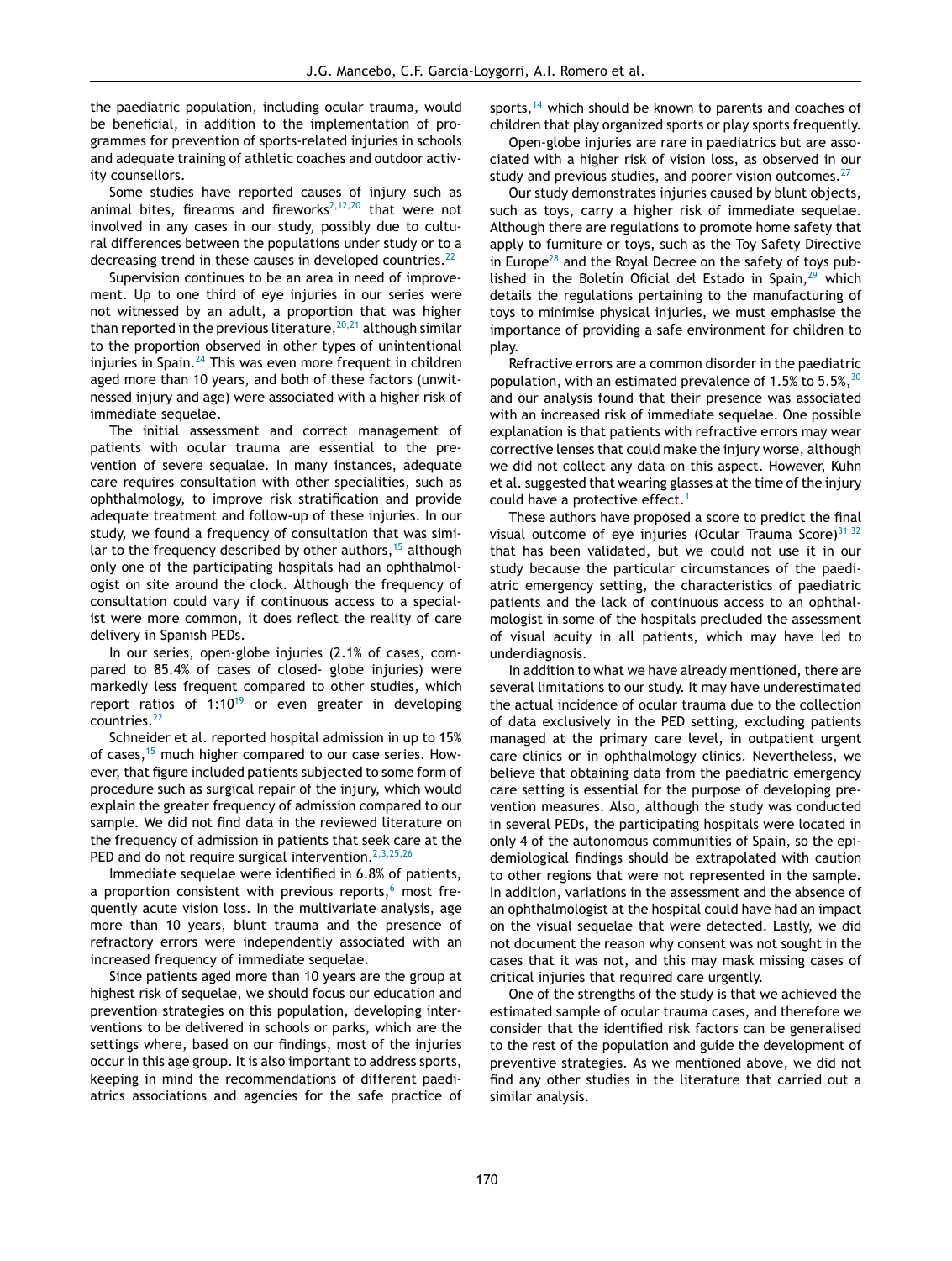<span id="page-10-0"></span>To conclude, ocular trauma is an important problem in the paediatric emergency setting given its potential ophthalmological sequelae. The setting and mechanism of eye injuries vary based on age. Age greater than 10 years, pre-existing refractive errors, blunt trauma and open-globe injuries seem to be predictors of immediate ophthalmological sequelae. An awareness of these risk factors is essential for the purpose of implementing preventive measures and prevent sequelae.

## **Conflicts of interest**

The authors have no conflicts of interest to declare.

# **Appendix A. Group on Ocular Trauma of the Research Network of the Sociedad Española de Urgencias de Pediatría (RiSEUP-SPERG)**

Rafael Marañón. Hospital General Universitario Gregorio Marañón. Madrid.

- Ana Isabel Romero. Hospital General Universitario Gregorio Marañón. Madrid.
- Carlos Miguel Angelats. Hospital Francesc de Borja. Gandía. Valencia.
- Estefanía Romero Castillo. H. Universitario Puerta del Mar. Cádiz.

María Amalia Pérez Sáez. Hospital de Zumárraga. Guipúzcoa.

Susana Hernán-Gómez Vázquez. Hospital Universitario del Tajo. Aranjuez.

## **References**

- 1. [May](http://refhub.elsevier.com/S2341-2879(21)00008-9/sbref0005) [DR,](http://refhub.elsevier.com/S2341-2879(21)00008-9/sbref0005) [Kuhn](http://refhub.elsevier.com/S2341-2879(21)00008-9/sbref0005) [FP,](http://refhub.elsevier.com/S2341-2879(21)00008-9/sbref0005) [Morris](http://refhub.elsevier.com/S2341-2879(21)00008-9/sbref0005) [RE,](http://refhub.elsevier.com/S2341-2879(21)00008-9/sbref0005) [et](http://refhub.elsevier.com/S2341-2879(21)00008-9/sbref0005) [al.](http://refhub.elsevier.com/S2341-2879(21)00008-9/sbref0005) [The](http://refhub.elsevier.com/S2341-2879(21)00008-9/sbref0005) [epidemiology](http://refhub.elsevier.com/S2341-2879(21)00008-9/sbref0005) [of](http://refhub.elsevier.com/S2341-2879(21)00008-9/sbref0005) [serious](http://refhub.elsevier.com/S2341-2879(21)00008-9/sbref0005) [eye](http://refhub.elsevier.com/S2341-2879(21)00008-9/sbref0005) [injuries](http://refhub.elsevier.com/S2341-2879(21)00008-9/sbref0005) [from](http://refhub.elsevier.com/S2341-2879(21)00008-9/sbref0005) [the](http://refhub.elsevier.com/S2341-2879(21)00008-9/sbref0005) [United](http://refhub.elsevier.com/S2341-2879(21)00008-9/sbref0005) [States](http://refhub.elsevier.com/S2341-2879(21)00008-9/sbref0005) [Eye](http://refhub.elsevier.com/S2341-2879(21)00008-9/sbref0005) [Injury](http://refhub.elsevier.com/S2341-2879(21)00008-9/sbref0005) [Registry.](http://refhub.elsevier.com/S2341-2879(21)00008-9/sbref0005) [Graefes](http://refhub.elsevier.com/S2341-2879(21)00008-9/sbref0005) [Arch](http://refhub.elsevier.com/S2341-2879(21)00008-9/sbref0005) [Clin](http://refhub.elsevier.com/S2341-2879(21)00008-9/sbref0005) [Exp](http://refhub.elsevier.com/S2341-2879(21)00008-9/sbref0005) [Ophthalmol.](http://refhub.elsevier.com/S2341-2879(21)00008-9/sbref0005) 2000;238:153-7.
- 2. [Abbott](http://refhub.elsevier.com/S2341-2879(21)00008-9/sbref0010) [J,](http://refhub.elsevier.com/S2341-2879(21)00008-9/sbref0010) [Shah](http://refhub.elsevier.com/S2341-2879(21)00008-9/sbref0010) [P.](http://refhub.elsevier.com/S2341-2879(21)00008-9/sbref0010) [The](http://refhub.elsevier.com/S2341-2879(21)00008-9/sbref0010) [epidemiology](http://refhub.elsevier.com/S2341-2879(21)00008-9/sbref0010) [and](http://refhub.elsevier.com/S2341-2879(21)00008-9/sbref0010) [etiology](http://refhub.elsevier.com/S2341-2879(21)00008-9/sbref0010) [of](http://refhub.elsevier.com/S2341-2879(21)00008-9/sbref0010) [pediatric](http://refhub.elsevier.com/S2341-2879(21)00008-9/sbref0010) [ocular](http://refhub.elsevier.com/S2341-2879(21)00008-9/sbref0010) [trauma.](http://refhub.elsevier.com/S2341-2879(21)00008-9/sbref0010) [Surv](http://refhub.elsevier.com/S2341-2879(21)00008-9/sbref0010) [Ophthalmol.](http://refhub.elsevier.com/S2341-2879(21)00008-9/sbref0010) [2013;58:476](http://refhub.elsevier.com/S2341-2879(21)00008-9/sbref0010)[-85.](http://refhub.elsevier.com/S2341-2879(21)00008-9/sbref0010)
- 3. [MacEwen](http://refhub.elsevier.com/S2341-2879(21)00008-9/sbref0015) [CJ,](http://refhub.elsevier.com/S2341-2879(21)00008-9/sbref0015) [Baines](http://refhub.elsevier.com/S2341-2879(21)00008-9/sbref0015) [PS,](http://refhub.elsevier.com/S2341-2879(21)00008-9/sbref0015) [Desai](http://refhub.elsevier.com/S2341-2879(21)00008-9/sbref0015) [P.](http://refhub.elsevier.com/S2341-2879(21)00008-9/sbref0015) [Eye](http://refhub.elsevier.com/S2341-2879(21)00008-9/sbref0015) [injuries](http://refhub.elsevier.com/S2341-2879(21)00008-9/sbref0015) [in](http://refhub.elsevier.com/S2341-2879(21)00008-9/sbref0015) [children:](http://refhub.elsevier.com/S2341-2879(21)00008-9/sbref0015) [The](http://refhub.elsevier.com/S2341-2879(21)00008-9/sbref0015) [current](http://refhub.elsevier.com/S2341-2879(21)00008-9/sbref0015) [picture.](http://refhub.elsevier.com/S2341-2879(21)00008-9/sbref0015) [Br](http://refhub.elsevier.com/S2341-2879(21)00008-9/sbref0015) [J](http://refhub.elsevier.com/S2341-2879(21)00008-9/sbref0015) [Ophthalmol.](http://refhub.elsevier.com/S2341-2879(21)00008-9/sbref0015) [1999;83\(8\):933](http://refhub.elsevier.com/S2341-2879(21)00008-9/sbref0015)-[6.](http://refhub.elsevier.com/S2341-2879(21)00008-9/sbref0015)
- 4. [Waddy](http://refhub.elsevier.com/S2341-2879(21)00008-9/sbref0020) [PM.](http://refhub.elsevier.com/S2341-2879(21)00008-9/sbref0020) [Causes](http://refhub.elsevier.com/S2341-2879(21)00008-9/sbref0020) [and](http://refhub.elsevier.com/S2341-2879(21)00008-9/sbref0020) [effects](http://refhub.elsevier.com/S2341-2879(21)00008-9/sbref0020) [of](http://refhub.elsevier.com/S2341-2879(21)00008-9/sbref0020) [eye](http://refhub.elsevier.com/S2341-2879(21)00008-9/sbref0020) [injuries](http://refhub.elsevier.com/S2341-2879(21)00008-9/sbref0020) [in](http://refhub.elsevier.com/S2341-2879(21)00008-9/sbref0020) [children.](http://refhub.elsevier.com/S2341-2879(21)00008-9/sbref0020) [Aust](http://refhub.elsevier.com/S2341-2879(21)00008-9/sbref0020) [J](http://refhub.elsevier.com/S2341-2879(21)00008-9/sbref0020) [Ophthalmol.](http://refhub.elsevier.com/S2341-2879(21)00008-9/sbref0020) [1984;12:245](http://refhub.elsevier.com/S2341-2879(21)00008-9/sbref0020)-[51.](http://refhub.elsevier.com/S2341-2879(21)00008-9/sbref0020)
- 5. [Shah](http://refhub.elsevier.com/S2341-2879(21)00008-9/sbref0025) [A,](http://refhub.elsevier.com/S2341-2879(21)00008-9/sbref0025) [Blackhall](http://refhub.elsevier.com/S2341-2879(21)00008-9/sbref0025) [K,](http://refhub.elsevier.com/S2341-2879(21)00008-9/sbref0025) [Ker](http://refhub.elsevier.com/S2341-2879(21)00008-9/sbref0025) [K,](http://refhub.elsevier.com/S2341-2879(21)00008-9/sbref0025) [et](http://refhub.elsevier.com/S2341-2879(21)00008-9/sbref0025) [al.](http://refhub.elsevier.com/S2341-2879(21)00008-9/sbref0025) [Educational](http://refhub.elsevier.com/S2341-2879(21)00008-9/sbref0025) [interventions](http://refhub.elsevier.com/S2341-2879(21)00008-9/sbref0025) [for](http://refhub.elsevier.com/S2341-2879(21)00008-9/sbref0025) [the](http://refhub.elsevier.com/S2341-2879(21)00008-9/sbref0025) [prevention](http://refhub.elsevier.com/S2341-2879(21)00008-9/sbref0025) [of](http://refhub.elsevier.com/S2341-2879(21)00008-9/sbref0025) [eye](http://refhub.elsevier.com/S2341-2879(21)00008-9/sbref0025) [injuries.](http://refhub.elsevier.com/S2341-2879(21)00008-9/sbref0025) [Cochrane](http://refhub.elsevier.com/S2341-2879(21)00008-9/sbref0025) [Database](http://refhub.elsevier.com/S2341-2879(21)00008-9/sbref0025) [Syst](http://refhub.elsevier.com/S2341-2879(21)00008-9/sbref0025) [Rev.](http://refhub.elsevier.com/S2341-2879(21)00008-9/sbref0025) [2009;4\(4\).](http://refhub.elsevier.com/S2341-2879(21)00008-9/sbref0025) [CD006527.](http://refhub.elsevier.com/S2341-2879(21)00008-9/sbref0025)
- 6. Burgueño [C,](http://refhub.elsevier.com/S2341-2879(21)00008-9/sbref0030) [Colunga](http://refhub.elsevier.com/S2341-2879(21)00008-9/sbref0030) [M,](http://refhub.elsevier.com/S2341-2879(21)00008-9/sbref0030) [González](http://refhub.elsevier.com/S2341-2879(21)00008-9/sbref0030) [Fernández](http://refhub.elsevier.com/S2341-2879(21)00008-9/sbref0030) [E,](http://refhub.elsevier.com/S2341-2879(21)00008-9/sbref0030) [Cienfuegos](http://refhub.elsevier.com/S2341-2879(21)00008-9/sbref0030) [S,](http://refhub.elsevier.com/S2341-2879(21)00008-9/sbref0030) [et](http://refhub.elsevier.com/S2341-2879(21)00008-9/sbref0030) [al.](http://refhub.elsevier.com/S2341-2879(21)00008-9/sbref0030) [Traumatismos](http://refhub.elsevier.com/S2341-2879(21)00008-9/sbref0030) [oculares](http://refhub.elsevier.com/S2341-2879(21)00008-9/sbref0030) [en](http://refhub.elsevier.com/S2341-2879(21)00008-9/sbref0030) [edad](http://refhub.elsevier.com/S2341-2879(21)00008-9/sbref0030) [pediátrica.](http://refhub.elsevier.com/S2341-2879(21)00008-9/sbref0030) [An](http://refhub.elsevier.com/S2341-2879(21)00008-9/sbref0030) [Pediatr](http://refhub.elsevier.com/S2341-2879(21)00008-9/sbref0030) [\(Barc\).](http://refhub.elsevier.com/S2341-2879(21)00008-9/sbref0030) 1998;48:625-30.
- 7. [Kuhn](http://refhub.elsevier.com/S2341-2879(21)00008-9/sbref0035) [F,](http://refhub.elsevier.com/S2341-2879(21)00008-9/sbref0035) [Morris](http://refhub.elsevier.com/S2341-2879(21)00008-9/sbref0035) [R,](http://refhub.elsevier.com/S2341-2879(21)00008-9/sbref0035) [Witherspoon](http://refhub.elsevier.com/S2341-2879(21)00008-9/sbref0035) [CD,](http://refhub.elsevier.com/S2341-2879(21)00008-9/sbref0035) [Heimann](http://refhub.elsevier.com/S2341-2879(21)00008-9/sbref0035) [K,](http://refhub.elsevier.com/S2341-2879(21)00008-9/sbref0035) [Jeffers](http://refhub.elsevier.com/S2341-2879(21)00008-9/sbref0035) [JB,](http://refhub.elsevier.com/S2341-2879(21)00008-9/sbref0035) [Treister](http://refhub.elsevier.com/S2341-2879(21)00008-9/sbref0035) [G.](http://refhub.elsevier.com/S2341-2879(21)00008-9/sbref0035) [A](http://refhub.elsevier.com/S2341-2879(21)00008-9/sbref0035) [standardized](http://refhub.elsevier.com/S2341-2879(21)00008-9/sbref0035) [classification](http://refhub.elsevier.com/S2341-2879(21)00008-9/sbref0035) [of](http://refhub.elsevier.com/S2341-2879(21)00008-9/sbref0035) [ocular](http://refhub.elsevier.com/S2341-2879(21)00008-9/sbref0035) [trauma.](http://refhub.elsevier.com/S2341-2879(21)00008-9/sbref0035) [Oph](http://refhub.elsevier.com/S2341-2879(21)00008-9/sbref0035)[thalmology.](http://refhub.elsevier.com/S2341-2879(21)00008-9/sbref0035) 1996;103(2):240-3.
- 8. [Pieramici](http://refhub.elsevier.com/S2341-2879(21)00008-9/sbref0040) [DJ,](http://refhub.elsevier.com/S2341-2879(21)00008-9/sbref0040) [Sternberg](http://refhub.elsevier.com/S2341-2879(21)00008-9/sbref0040) [I',](http://refhub.elsevier.com/S2341-2879(21)00008-9/sbref0040) [Aaberg](http://refhub.elsevier.com/S2341-2879(21)00008-9/sbref0040) [TM,](http://refhub.elsevier.com/S2341-2879(21)00008-9/sbref0040) [Bridges](http://refhub.elsevier.com/S2341-2879(21)00008-9/sbref0040) [W,](http://refhub.elsevier.com/S2341-2879(21)00008-9/sbref0040) [Capone](http://refhub.elsevier.com/S2341-2879(21)00008-9/sbref0040) [A,](http://refhub.elsevier.com/S2341-2879(21)00008-9/sbref0040) [Cardillo](http://refhub.elsevier.com/S2341-2879(21)00008-9/sbref0040) [JA,](http://refhub.elsevier.com/S2341-2879(21)00008-9/sbref0040) [et](http://refhub.elsevier.com/S2341-2879(21)00008-9/sbref0040) [al.](http://refhub.elsevier.com/S2341-2879(21)00008-9/sbref0040) [A](http://refhub.elsevier.com/S2341-2879(21)00008-9/sbref0040) [System](http://refhub.elsevier.com/S2341-2879(21)00008-9/sbref0040) [for](http://refhub.elsevier.com/S2341-2879(21)00008-9/sbref0040) [Classifying](http://refhub.elsevier.com/S2341-2879(21)00008-9/sbref0040) [Mechanical.](http://refhub.elsevier.com/S2341-2879(21)00008-9/sbref0040) [J](http://refhub.elsevier.com/S2341-2879(21)00008-9/sbref0040) [Oph](http://refhub.elsevier.com/S2341-2879(21)00008-9/sbref0040)[thalmol.](http://refhub.elsevier.com/S2341-2879(21)00008-9/sbref0040) 1996;123(6):820-31.
- 9. [Kuhn](http://refhub.elsevier.com/S2341-2879(21)00008-9/sbref0045) [F,](http://refhub.elsevier.com/S2341-2879(21)00008-9/sbref0045) [Morris](http://refhub.elsevier.com/S2341-2879(21)00008-9/sbref0045) [R,](http://refhub.elsevier.com/S2341-2879(21)00008-9/sbref0045) [Witherspoon](http://refhub.elsevier.com/S2341-2879(21)00008-9/sbref0045) [CD,](http://refhub.elsevier.com/S2341-2879(21)00008-9/sbref0045) [Mester](http://refhub.elsevier.com/S2341-2879(21)00008-9/sbref0045) [V.](http://refhub.elsevier.com/S2341-2879(21)00008-9/sbref0045) [Birmingham](http://refhub.elsevier.com/S2341-2879(21)00008-9/sbref0045) [Eye](http://refhub.elsevier.com/S2341-2879(21)00008-9/sbref0045) [Trauma](http://refhub.elsevier.com/S2341-2879(21)00008-9/sbref0045) [Terminology](http://refhub.elsevier.com/S2341-2879(21)00008-9/sbref0045) [system](http://refhub.elsevier.com/S2341-2879(21)00008-9/sbref0045) [\(BETT\).](http://refhub.elsevier.com/S2341-2879(21)00008-9/sbref0045) [J](http://refhub.elsevier.com/S2341-2879(21)00008-9/sbref0045) [Fr](http://refhub.elsevier.com/S2341-2879(21)00008-9/sbref0045) [Ophtalmol.](http://refhub.elsevier.com/S2341-2879(21)00008-9/sbref0045) 2004;27(2):206-10.
- 10. [Augsburger](http://refhub.elsevier.com/S2341-2879(21)00008-9/sbref0050) [J,](http://refhub.elsevier.com/S2341-2879(21)00008-9/sbref0050) [Corrêa](http://refhub.elsevier.com/S2341-2879(21)00008-9/sbref0050) [Z.](http://refhub.elsevier.com/S2341-2879(21)00008-9/sbref0050) [Ophthalmic](http://refhub.elsevier.com/S2341-2879(21)00008-9/sbref0050) [Trauma.](http://refhub.elsevier.com/S2341-2879(21)00008-9/sbref0050) [Ophthalmology.](http://refhub.elsevier.com/S2341-2879(21)00008-9/sbref0050) [18](http://refhub.elsevier.com/S2341-2879(21)00008-9/sbref0050) [ed.](http://refhub.elsevier.com/S2341-2879(21)00008-9/sbref0050) [Vaughan](http://refhub.elsevier.com/S2341-2879(21)00008-9/sbref0050) [&](http://refhub.elsevier.com/S2341-2879(21)00008-9/sbref0050) [Asbury's](http://refhub.elsevier.com/S2341-2879(21)00008-9/sbref0050) [General;](http://refhub.elsevier.com/S2341-2879(21)00008-9/sbref0050) [2015.](http://refhub.elsevier.com/S2341-2879(21)00008-9/sbref0050)
- 11. [Prevent](http://refhub.elsevier.com/S2341-2879(21)00008-9/sbref0055) [Blindness](http://refhub.elsevier.com/S2341-2879(21)00008-9/sbref0055) [America.](http://refhub.elsevier.com/S2341-2879(21)00008-9/sbref0055) [The](http://refhub.elsevier.com/S2341-2879(21)00008-9/sbref0055) [scope](http://refhub.elsevier.com/S2341-2879(21)00008-9/sbref0055) [of](http://refhub.elsevier.com/S2341-2879(21)00008-9/sbref0055) [the](http://refhub.elsevier.com/S2341-2879(21)00008-9/sbref0055) [eye](http://refhub.elsevier.com/S2341-2879(21)00008-9/sbref0055) [injury](http://refhub.elsevier.com/S2341-2879(21)00008-9/sbref0055) [problem.](http://refhub.elsevier.com/S2341-2879(21)00008-9/sbref0055) [Acceso](http://refhub.elsevier.com/S2341-2879(21)00008-9/sbref0055) [Octubre;](http://refhub.elsevier.com/S2341-2879(21)00008-9/sbref0055) [2019.](http://refhub.elsevier.com/S2341-2879(21)00008-9/sbref0055) [Disponible](http://refhub.elsevier.com/S2341-2879(21)00008-9/sbref0055) [en:](http://refhub.elsevier.com/S2341-2879(21)00008-9/sbref0055) [http://www.preventblindnessflorida.org/resources/factsheets/](http://refhub.elsevier.com/S2341-2879(21)00008-9/sbref0055) [Eye](http://refhub.elsevier.com/S2341-2879(21)00008-9/sbref0055) [Injuries](http://refhub.elsevier.com/S2341-2879(21)00008-9/sbref0055) [FS93.PDF.](http://refhub.elsevier.com/S2341-2879(21)00008-9/sbref0055)
- 12. [Pollard](http://refhub.elsevier.com/S2341-2879(21)00008-9/sbref0060) [KA,](http://refhub.elsevier.com/S2341-2879(21)00008-9/sbref0060) [Xiang](http://refhub.elsevier.com/S2341-2879(21)00008-9/sbref0060) [H,](http://refhub.elsevier.com/S2341-2879(21)00008-9/sbref0060) [Smith](http://refhub.elsevier.com/S2341-2879(21)00008-9/sbref0060) [GA.](http://refhub.elsevier.com/S2341-2879(21)00008-9/sbref0060) [Pediatric](http://refhub.elsevier.com/S2341-2879(21)00008-9/sbref0060) [eye](http://refhub.elsevier.com/S2341-2879(21)00008-9/sbref0060) [injuries](http://refhub.elsevier.com/S2341-2879(21)00008-9/sbref0060) [treated](http://refhub.elsevier.com/S2341-2879(21)00008-9/sbref0060) [in](http://refhub.elsevier.com/S2341-2879(21)00008-9/sbref0060) [US](http://refhub.elsevier.com/S2341-2879(21)00008-9/sbref0060) [Emergency](http://refhub.elsevier.com/S2341-2879(21)00008-9/sbref0060) [Departments.](http://refhub.elsevier.com/S2341-2879(21)00008-9/sbref0060) [Clin](http://refhub.elsevier.com/S2341-2879(21)00008-9/sbref0060) [Pediatr](http://refhub.elsevier.com/S2341-2879(21)00008-9/sbref0060) [\(Phila\).](http://refhub.elsevier.com/S2341-2879(21)00008-9/sbref0060) 2012;51(4):374-81.
- 13. [Mintegi](http://refhub.elsevier.com/S2341-2879(21)00008-9/sbref0065) [S,](http://refhub.elsevier.com/S2341-2879(21)00008-9/sbref0065) [Salazar](http://refhub.elsevier.com/S2341-2879(21)00008-9/sbref0065) [J,](http://refhub.elsevier.com/S2341-2879(21)00008-9/sbref0065) [Zubiaur](http://refhub.elsevier.com/S2341-2879(21)00008-9/sbref0065) [O,](http://refhub.elsevier.com/S2341-2879(21)00008-9/sbref0065) [Azkunagaa](http://refhub.elsevier.com/S2341-2879(21)00008-9/sbref0065) [B,](http://refhub.elsevier.com/S2341-2879(21)00008-9/sbref0065) [Molina](http://refhub.elsevier.com/S2341-2879(21)00008-9/sbref0065) [JC,](http://refhub.elsevier.com/S2341-2879(21)00008-9/sbref0065) [y](http://refhub.elsevier.com/S2341-2879(21)00008-9/sbref0065) [el](http://refhub.elsevier.com/S2341-2879(21)00008-9/sbref0065) [Grupo](http://refhub.elsevier.com/S2341-2879(21)00008-9/sbref0065) [de](http://refhub.elsevier.com/S2341-2879(21)00008-9/sbref0065) [Trabajo](http://refhub.elsevier.com/S2341-2879(21)00008-9/sbref0065) de [Intoxicaciones](http://refhub.elsevier.com/S2341-2879(21)00008-9/sbref0065) de [la](http://refhub.elsevier.com/S2341-2879(21)00008-9/sbref0065) [Sociedad](http://refhub.elsevier.com/S2341-2879(21)00008-9/sbref0065) Española de [Urgencias](http://refhub.elsevier.com/S2341-2879(21)00008-9/sbref0065) [de](http://refhub.elsevier.com/S2341-2879(21)00008-9/sbref0065) [Pediatría.](http://refhub.elsevier.com/S2341-2879(21)00008-9/sbref0065) [Diferencias](http://refhub.elsevier.com/S2341-2879(21)00008-9/sbref0065) [territoriales](http://refhub.elsevier.com/S2341-2879(21)00008-9/sbref0065) [en](http://refhub.elsevier.com/S2341-2879(21)00008-9/sbref0065) [las](http://refhub.elsevier.com/S2341-2879(21)00008-9/sbref0065) [intoxi](http://refhub.elsevier.com/S2341-2879(21)00008-9/sbref0065)[caciones](http://refhub.elsevier.com/S2341-2879(21)00008-9/sbref0065) [agudas](http://refhub.elsevier.com/S2341-2879(21)00008-9/sbref0065) [en](http://refhub.elsevier.com/S2341-2879(21)00008-9/sbref0065) [menores](http://refhub.elsevier.com/S2341-2879(21)00008-9/sbref0065) [de](http://refhub.elsevier.com/S2341-2879(21)00008-9/sbref0065) [14](http://refhub.elsevier.com/S2341-2879(21)00008-9/sbref0065) años en España. [An](http://refhub.elsevier.com/S2341-2879(21)00008-9/sbref0065) [Pediatr](http://refhub.elsevier.com/S2341-2879(21)00008-9/sbref0065) [\(Barc\).](http://refhub.elsevier.com/S2341-2879(21)00008-9/sbref0065) 2015;82(1):39-43.
- 14. [American](http://refhub.elsevier.com/S2341-2879(21)00008-9/sbref0070) [Academy](http://refhub.elsevier.com/S2341-2879(21)00008-9/sbref0070) [of](http://refhub.elsevier.com/S2341-2879(21)00008-9/sbref0070) [Pediatrics.](http://refhub.elsevier.com/S2341-2879(21)00008-9/sbref0070) [American](http://refhub.elsevier.com/S2341-2879(21)00008-9/sbref0070) [Academy](http://refhub.elsevier.com/S2341-2879(21)00008-9/sbref0070) [of](http://refhub.elsevier.com/S2341-2879(21)00008-9/sbref0070) [Ophthalmology.](http://refhub.elsevier.com/S2341-2879(21)00008-9/sbref0070) [Policy](http://refhub.elsevier.com/S2341-2879(21)00008-9/sbref0070) [Statement.](http://refhub.elsevier.com/S2341-2879(21)00008-9/sbref0070) [Organizational](http://refhub.elsevier.com/S2341-2879(21)00008-9/sbref0070) [Prin](http://refhub.elsevier.com/S2341-2879(21)00008-9/sbref0070)[ciples](http://refhub.elsevier.com/S2341-2879(21)00008-9/sbref0070) [to](http://refhub.elsevier.com/S2341-2879(21)00008-9/sbref0070) [Guide](http://refhub.elsevier.com/S2341-2879(21)00008-9/sbref0070) [and](http://refhub.elsevier.com/S2341-2879(21)00008-9/sbref0070) [Define](http://refhub.elsevier.com/S2341-2879(21)00008-9/sbref0070) [the](http://refhub.elsevier.com/S2341-2879(21)00008-9/sbref0070) [Protective](http://refhub.elsevier.com/S2341-2879(21)00008-9/sbref0070) [Eyewear](http://refhub.elsevier.com/S2341-2879(21)00008-9/sbref0070) [for](http://refhub.elsevier.com/S2341-2879(21)00008-9/sbref0070) [Young](http://refhub.elsevier.com/S2341-2879(21)00008-9/sbref0070) [Athletes;](http://refhub.elsevier.com/S2341-2879(21)00008-9/sbref0070) [2004.](http://refhub.elsevier.com/S2341-2879(21)00008-9/sbref0070) [Acceso](http://refhub.elsevier.com/S2341-2879(21)00008-9/sbref0070) [Octubre](http://refhub.elsevier.com/S2341-2879(21)00008-9/sbref0070) [2019.](http://refhub.elsevier.com/S2341-2879(21)00008-9/sbref0070) [Disponible](http://refhub.elsevier.com/S2341-2879(21)00008-9/sbref0070) [en:](http://refhub.elsevier.com/S2341-2879(21)00008-9/sbref0070) [www.aappublications.org/news.](http://refhub.elsevier.com/S2341-2879(21)00008-9/sbref0070)
- 15. [Schneider](http://refhub.elsevier.com/S2341-2879(21)00008-9/sbref0075) [K,](http://refhub.elsevier.com/S2341-2879(21)00008-9/sbref0075) [Nguyen-Tran](http://refhub.elsevier.com/S2341-2879(21)00008-9/sbref0075) [H,](http://refhub.elsevier.com/S2341-2879(21)00008-9/sbref0075) [Segura](http://refhub.elsevier.com/S2341-2879(21)00008-9/sbref0075) [BJ,](http://refhub.elsevier.com/S2341-2879(21)00008-9/sbref0075) [Areaux](http://refhub.elsevier.com/S2341-2879(21)00008-9/sbref0075) [RG,](http://refhub.elsevier.com/S2341-2879(21)00008-9/sbref0075) [Nerheim](http://refhub.elsevier.com/S2341-2879(21)00008-9/sbref0075) [D,](http://refhub.elsevier.com/S2341-2879(21)00008-9/sbref0075) [Louie](http://refhub.elsevier.com/S2341-2879(21)00008-9/sbref0075) [JP.](http://refhub.elsevier.com/S2341-2879(21)00008-9/sbref0075) [Ocular](http://refhub.elsevier.com/S2341-2879(21)00008-9/sbref0075) [Injury](http://refhub.elsevier.com/S2341-2879(21)00008-9/sbref0075) [Presenting](http://refhub.elsevier.com/S2341-2879(21)00008-9/sbref0075) [to](http://refhub.elsevier.com/S2341-2879(21)00008-9/sbref0075) [a](http://refhub.elsevier.com/S2341-2879(21)00008-9/sbref0075) [Level-III](http://refhub.elsevier.com/S2341-2879(21)00008-9/sbref0075) [Pediatric](http://refhub.elsevier.com/S2341-2879(21)00008-9/sbref0075) [Trauma](http://refhub.elsevier.com/S2341-2879(21)00008-9/sbref0075) [Center.](http://refhub.elsevier.com/S2341-2879(21)00008-9/sbref0075) [Pediatr](http://refhub.elsevier.com/S2341-2879(21)00008-9/sbref0075) [Emerg](http://refhub.elsevier.com/S2341-2879(21)00008-9/sbref0075) [Care.](http://refhub.elsevier.com/S2341-2879(21)00008-9/sbref0075) [2018.](http://refhub.elsevier.com/S2341-2879(21)00008-9/sbref0075)
- 16. [Nelson](http://refhub.elsevier.com/S2341-2879(21)00008-9/sbref0080) [LB,](http://refhub.elsevier.com/S2341-2879(21)00008-9/sbref0080) [Wilson](http://refhub.elsevier.com/S2341-2879(21)00008-9/sbref0080) [TW,](http://refhub.elsevier.com/S2341-2879(21)00008-9/sbref0080) [Jeffers](http://refhub.elsevier.com/S2341-2879(21)00008-9/sbref0080) [JB.](http://refhub.elsevier.com/S2341-2879(21)00008-9/sbref0080) [Eye](http://refhub.elsevier.com/S2341-2879(21)00008-9/sbref0080) [injuries](http://refhub.elsevier.com/S2341-2879(21)00008-9/sbref0080) [in](http://refhub.elsevier.com/S2341-2879(21)00008-9/sbref0080) [child](http://refhub.elsevier.com/S2341-2879(21)00008-9/sbref0080)[hood:](http://refhub.elsevier.com/S2341-2879(21)00008-9/sbref0080) [demography,](http://refhub.elsevier.com/S2341-2879(21)00008-9/sbref0080) [etiology,](http://refhub.elsevier.com/S2341-2879(21)00008-9/sbref0080) [and](http://refhub.elsevier.com/S2341-2879(21)00008-9/sbref0080) [prevention.](http://refhub.elsevier.com/S2341-2879(21)00008-9/sbref0080) [Pediatrics.](http://refhub.elsevier.com/S2341-2879(21)00008-9/sbref0080) 1989;84:438-41.
- 17. [Yardley](http://refhub.elsevier.com/S2341-2879(21)00008-9/sbref0085) [AME,](http://refhub.elsevier.com/S2341-2879(21)00008-9/sbref0085) [Hoskin](http://refhub.elsevier.com/S2341-2879(21)00008-9/sbref0085) [AK,](http://refhub.elsevier.com/S2341-2879(21)00008-9/sbref0085) [Hanman](http://refhub.elsevier.com/S2341-2879(21)00008-9/sbref0085) [K,](http://refhub.elsevier.com/S2341-2879(21)00008-9/sbref0085) [Sanfilippo](http://refhub.elsevier.com/S2341-2879(21)00008-9/sbref0085) [PG,](http://refhub.elsevier.com/S2341-2879(21)00008-9/sbref0085) [Lam](http://refhub.elsevier.com/S2341-2879(21)00008-9/sbref0085) [GC,](http://refhub.elsevier.com/S2341-2879(21)00008-9/sbref0085) [Mackey](http://refhub.elsevier.com/S2341-2879(21)00008-9/sbref0085) [DA.](http://refhub.elsevier.com/S2341-2879(21)00008-9/sbref0085) [Paediatric](http://refhub.elsevier.com/S2341-2879(21)00008-9/sbref0085) [ocular](http://refhub.elsevier.com/S2341-2879(21)00008-9/sbref0085) [and](http://refhub.elsevier.com/S2341-2879(21)00008-9/sbref0085) [adnexal](http://refhub.elsevier.com/S2341-2879(21)00008-9/sbref0085) [injuries](http://refhub.elsevier.com/S2341-2879(21)00008-9/sbref0085) [requir](http://refhub.elsevier.com/S2341-2879(21)00008-9/sbref0085)[ing](http://refhub.elsevier.com/S2341-2879(21)00008-9/sbref0085) [hospitalisation](http://refhub.elsevier.com/S2341-2879(21)00008-9/sbref0085) [in](http://refhub.elsevier.com/S2341-2879(21)00008-9/sbref0085) [Western](http://refhub.elsevier.com/S2341-2879(21)00008-9/sbref0085) [Australia.](http://refhub.elsevier.com/S2341-2879(21)00008-9/sbref0085) [Clin](http://refhub.elsevier.com/S2341-2879(21)00008-9/sbref0085) [Exp](http://refhub.elsevier.com/S2341-2879(21)00008-9/sbref0085) [Optom.](http://refhub.elsevier.com/S2341-2879(21)00008-9/sbref0085) 2017;100(3):227-33.
- 18. [Podbielski](http://refhub.elsevier.com/S2341-2879(21)00008-9/sbref0090) [DW,](http://refhub.elsevier.com/S2341-2879(21)00008-9/sbref0090) [Surkont](http://refhub.elsevier.com/S2341-2879(21)00008-9/sbref0090) [M,](http://refhub.elsevier.com/S2341-2879(21)00008-9/sbref0090) [Tehrani](http://refhub.elsevier.com/S2341-2879(21)00008-9/sbref0090) [NN,](http://refhub.elsevier.com/S2341-2879(21)00008-9/sbref0090) [Ratnapalan](http://refhub.elsevier.com/S2341-2879(21)00008-9/sbref0090) [RS.](http://refhub.elsevier.com/S2341-2879(21)00008-9/sbref0090) [Pedi](http://refhub.elsevier.com/S2341-2879(21)00008-9/sbref0090)[atric](http://refhub.elsevier.com/S2341-2879(21)00008-9/sbref0090) [eye](http://refhub.elsevier.com/S2341-2879(21)00008-9/sbref0090) [injuries](http://refhub.elsevier.com/S2341-2879(21)00008-9/sbref0090) [in](http://refhub.elsevier.com/S2341-2879(21)00008-9/sbref0090) [a](http://refhub.elsevier.com/S2341-2879(21)00008-9/sbref0090) [Canadian](http://refhub.elsevier.com/S2341-2879(21)00008-9/sbref0090) [emergency](http://refhub.elsevier.com/S2341-2879(21)00008-9/sbref0090) [department.](http://refhub.elsevier.com/S2341-2879(21)00008-9/sbref0090) [Can](http://refhub.elsevier.com/S2341-2879(21)00008-9/sbref0090) [J](http://refhub.elsevier.com/S2341-2879(21)00008-9/sbref0090) [Ophthalmol.](http://refhub.elsevier.com/S2341-2879(21)00008-9/sbref0090) 2009;44(5):519-22.
- 19. [Haavisto](http://refhub.elsevier.com/S2341-2879(21)00008-9/sbref0095) [AK,](http://refhub.elsevier.com/S2341-2879(21)00008-9/sbref0095) [Sahraravand](http://refhub.elsevier.com/S2341-2879(21)00008-9/sbref0095) [A,](http://refhub.elsevier.com/S2341-2879(21)00008-9/sbref0095) [Holopainen](http://refhub.elsevier.com/S2341-2879(21)00008-9/sbref0095) [JM,](http://refhub.elsevier.com/S2341-2879(21)00008-9/sbref0095) [Leivo](http://refhub.elsevier.com/S2341-2879(21)00008-9/sbref0095) [T.](http://refhub.elsevier.com/S2341-2879(21)00008-9/sbref0095) [Paedi](http://refhub.elsevier.com/S2341-2879(21)00008-9/sbref0095)[atric](http://refhub.elsevier.com/S2341-2879(21)00008-9/sbref0095) [eye](http://refhub.elsevier.com/S2341-2879(21)00008-9/sbref0095) [injuries](http://refhub.elsevier.com/S2341-2879(21)00008-9/sbref0095) [in](http://refhub.elsevier.com/S2341-2879(21)00008-9/sbref0095) [Finland](http://refhub.elsevier.com/S2341-2879(21)00008-9/sbref0095) - [Helsinki](http://refhub.elsevier.com/S2341-2879(21)00008-9/sbref0095) eye [trauma](http://refhub.elsevier.com/S2341-2879(21)00008-9/sbref0095) [study.](http://refhub.elsevier.com/S2341-2879(21)00008-9/sbref0095) [Acta](http://refhub.elsevier.com/S2341-2879(21)00008-9/sbref0095) [Ophthalmol.](http://refhub.elsevier.com/S2341-2879(21)00008-9/sbref0095) 2017;95(4):392-9.
- 20. [Sii](http://refhub.elsevier.com/S2341-2879(21)00008-9/sbref0100) [F,](http://refhub.elsevier.com/S2341-2879(21)00008-9/sbref0100) [Barry](http://refhub.elsevier.com/S2341-2879(21)00008-9/sbref0100) [RJ,](http://refhub.elsevier.com/S2341-2879(21)00008-9/sbref0100) [Abbott](http://refhub.elsevier.com/S2341-2879(21)00008-9/sbref0100) [J,](http://refhub.elsevier.com/S2341-2879(21)00008-9/sbref0100) [Blanch](http://refhub.elsevier.com/S2341-2879(21)00008-9/sbref0100) [RJ,](http://refhub.elsevier.com/S2341-2879(21)00008-9/sbref0100) [Macewen](http://refhub.elsevier.com/S2341-2879(21)00008-9/sbref0100) [CJ,](http://refhub.elsevier.com/S2341-2879(21)00008-9/sbref0100) [Shah](http://refhub.elsevier.com/S2341-2879(21)00008-9/sbref0100) [P.](http://refhub.elsevier.com/S2341-2879(21)00008-9/sbref0100) [The](http://refhub.elsevier.com/S2341-2879(21)00008-9/sbref0100) [UK](http://refhub.elsevier.com/S2341-2879(21)00008-9/sbref0100) [paediatric](http://refhub.elsevier.com/S2341-2879(21)00008-9/sbref0100) [ocular](http://refhub.elsevier.com/S2341-2879(21)00008-9/sbref0100) [trauma](http://refhub.elsevier.com/S2341-2879(21)00008-9/sbref0100) [study](http://refhub.elsevier.com/S2341-2879(21)00008-9/sbref0100) [2](http://refhub.elsevier.com/S2341-2879(21)00008-9/sbref0100) [\(POTS2\):](http://refhub.elsevier.com/S2341-2879(21)00008-9/sbref0100) [Demographics](http://refhub.elsevier.com/S2341-2879(21)00008-9/sbref0100) [and](http://refhub.elsevier.com/S2341-2879(21)00008-9/sbref0100) [mechanisms](http://refhub.elsevier.com/S2341-2879(21)00008-9/sbref0100) [of](http://refhub.elsevier.com/S2341-2879(21)00008-9/sbref0100) [injuries.](http://refhub.elsevier.com/S2341-2879(21)00008-9/sbref0100) [Clin](http://refhub.elsevier.com/S2341-2879(21)00008-9/sbref0100) [Ophthalmol.](http://refhub.elsevier.com/S2341-2879(21)00008-9/sbref0100) 2018;12:105-11.
- 21. [Archambault](http://refhub.elsevier.com/S2341-2879(21)00008-9/sbref0105) [C,](http://refhub.elsevier.com/S2341-2879(21)00008-9/sbref0105) [Gabias](http://refhub.elsevier.com/S2341-2879(21)00008-9/sbref0105) [C,](http://refhub.elsevier.com/S2341-2879(21)00008-9/sbref0105) [Fallaha](http://refhub.elsevier.com/S2341-2879(21)00008-9/sbref0105) [N,](http://refhub.elsevier.com/S2341-2879(21)00008-9/sbref0105) [Bélanger](http://refhub.elsevier.com/S2341-2879(21)00008-9/sbref0105) [C,](http://refhub.elsevier.com/S2341-2879(21)00008-9/sbref0105) [Superstein](http://refhub.elsevier.com/S2341-2879(21)00008-9/sbref0105) [R.](http://refhub.elsevier.com/S2341-2879(21)00008-9/sbref0105) [Pediatric](http://refhub.elsevier.com/S2341-2879(21)00008-9/sbref0105) [ocular](http://refhub.elsevier.com/S2341-2879(21)00008-9/sbref0105) [injuries:](http://refhub.elsevier.com/S2341-2879(21)00008-9/sbref0105) [a](http://refhub.elsevier.com/S2341-2879(21)00008-9/sbref0105) [3-year](http://refhub.elsevier.com/S2341-2879(21)00008-9/sbref0105) [review](http://refhub.elsevier.com/S2341-2879(21)00008-9/sbref0105) [of](http://refhub.elsevier.com/S2341-2879(21)00008-9/sbref0105) [patients](http://refhub.elsevier.com/S2341-2879(21)00008-9/sbref0105) [present](http://refhub.elsevier.com/S2341-2879(21)00008-9/sbref0105)[ing](http://refhub.elsevier.com/S2341-2879(21)00008-9/sbref0105) [to](http://refhub.elsevier.com/S2341-2879(21)00008-9/sbref0105) [an](http://refhub.elsevier.com/S2341-2879(21)00008-9/sbref0105) [emergency](http://refhub.elsevier.com/S2341-2879(21)00008-9/sbref0105) [department](http://refhub.elsevier.com/S2341-2879(21)00008-9/sbref0105) [in](http://refhub.elsevier.com/S2341-2879(21)00008-9/sbref0105) [Canada.](http://refhub.elsevier.com/S2341-2879(21)00008-9/sbref0105) [Can](http://refhub.elsevier.com/S2341-2879(21)00008-9/sbref0105) [J](http://refhub.elsevier.com/S2341-2879(21)00008-9/sbref0105) [Ophthalmol.](http://refhub.elsevier.com/S2341-2879(21)00008-9/sbref0105)  $2019;54(1):83-6.$  $2019;54(1):83-6.$
- 22. [Qayum](http://refhub.elsevier.com/S2341-2879(21)00008-9/sbref0110) [S,](http://refhub.elsevier.com/S2341-2879(21)00008-9/sbref0110) [Anjum](http://refhub.elsevier.com/S2341-2879(21)00008-9/sbref0110) [R,](http://refhub.elsevier.com/S2341-2879(21)00008-9/sbref0110) [Rather](http://refhub.elsevier.com/S2341-2879(21)00008-9/sbref0110) [S.](http://refhub.elsevier.com/S2341-2879(21)00008-9/sbref0110) [Epidemiological](http://refhub.elsevier.com/S2341-2879(21)00008-9/sbref0110) [profile](http://refhub.elsevier.com/S2341-2879(21)00008-9/sbref0110) [of](http://refhub.elsevier.com/S2341-2879(21)00008-9/sbref0110) [pedi](http://refhub.elsevier.com/S2341-2879(21)00008-9/sbref0110)[atric](http://refhub.elsevier.com/S2341-2879(21)00008-9/sbref0110) [ocular](http://refhub.elsevier.com/S2341-2879(21)00008-9/sbref0110) [trauma](http://refhub.elsevier.com/S2341-2879(21)00008-9/sbref0110) [in](http://refhub.elsevier.com/S2341-2879(21)00008-9/sbref0110) [a](http://refhub.elsevier.com/S2341-2879(21)00008-9/sbref0110) [tertiary](http://refhub.elsevier.com/S2341-2879(21)00008-9/sbref0110) [hospital](http://refhub.elsevier.com/S2341-2879(21)00008-9/sbref0110) [of](http://refhub.elsevier.com/S2341-2879(21)00008-9/sbref0110) [northern](http://refhub.elsevier.com/S2341-2879(21)00008-9/sbref0110) [India.](http://refhub.elsevier.com/S2341-2879(21)00008-9/sbref0110) [Chin](http://refhub.elsevier.com/S2341-2879(21)00008-9/sbref0110) [J](http://refhub.elsevier.com/S2341-2879(21)00008-9/sbref0110) [Traumatol](http://refhub.elsevier.com/S2341-2879(21)00008-9/sbref0110) - [English](http://refhub.elsevier.com/S2341-2879(21)00008-9/sbref0110) [Edition.](http://refhub.elsevier.com/S2341-2879(21)00008-9/sbref0110) [2018;21\(2\):100-](http://refhub.elsevier.com/S2341-2879(21)00008-9/sbref0110)[3.](http://refhub.elsevier.com/S2341-2879(21)00008-9/sbref0110)
- 23. [Sengölge](http://refhub.elsevier.com/S2341-2879(21)00008-9/sbref0115) [M,](http://refhub.elsevier.com/S2341-2879(21)00008-9/sbref0115) [Vincenten](http://refhub.elsevier.com/S2341-2879(21)00008-9/sbref0115) [J,](http://refhub.elsevier.com/S2341-2879(21)00008-9/sbref0115) [Child](http://refhub.elsevier.com/S2341-2879(21)00008-9/sbref0115) [Safety](http://refhub.elsevier.com/S2341-2879(21)00008-9/sbref0115) [Product](http://refhub.elsevier.com/S2341-2879(21)00008-9/sbref0115) [Guide:](http://refhub.elsevier.com/S2341-2879(21)00008-9/sbref0115) [poten](http://refhub.elsevier.com/S2341-2879(21)00008-9/sbref0115)[tially](http://refhub.elsevier.com/S2341-2879(21)00008-9/sbref0115) [dangerous](http://refhub.elsevier.com/S2341-2879(21)00008-9/sbref0115) [products.](http://refhub.elsevier.com/S2341-2879(21)00008-9/sbref0115) [Birmingham:](http://refhub.elsevier.com/S2341-2879(21)00008-9/sbref0115) [European](http://refhub.elsevier.com/S2341-2879(21)00008-9/sbref0115) [Child](http://refhub.elsevier.com/S2341-2879(21)00008-9/sbref0115) [Safety](http://refhub.elsevier.com/S2341-2879(21)00008-9/sbref0115) [Alliance,](http://refhub.elsevier.com/S2341-2879(21)00008-9/sbref0115) [EuroSafe.](http://refhub.elsevier.com/S2341-2879(21)00008-9/sbref0115) [Acceso](http://refhub.elsevier.com/S2341-2879(21)00008-9/sbref0115) [Octubre;](http://refhub.elsevier.com/S2341-2879(21)00008-9/sbref0115) [2019.](http://refhub.elsevier.com/S2341-2879(21)00008-9/sbref0115) [Disponible](http://refhub.elsevier.com/S2341-2879(21)00008-9/sbref0115) [en](http://refhub.elsevier.com/S2341-2879(21)00008-9/sbref0115) [https://www.childsafetyeurope.org/publications/info/product](http://refhub.elsevier.com/S2341-2879(21)00008-9/sbref0115)[safety-guide.pdf.](http://refhub.elsevier.com/S2341-2879(21)00008-9/sbref0115)
- 24. [Arribas](http://refhub.elsevier.com/S2341-2879(21)00008-9/sbref0120) [Sánchez](http://refhub.elsevier.com/S2341-2879(21)00008-9/sbref0120) [C,](http://refhub.elsevier.com/S2341-2879(21)00008-9/sbref0120) [Bardón](http://refhub.elsevier.com/S2341-2879(21)00008-9/sbref0120) [Cancho](http://refhub.elsevier.com/S2341-2879(21)00008-9/sbref0120) [EJ,](http://refhub.elsevier.com/S2341-2879(21)00008-9/sbref0120) [Rivas](http://refhub.elsevier.com/S2341-2879(21)00008-9/sbref0120) [García](http://refhub.elsevier.com/S2341-2879(21)00008-9/sbref0120) [A,](http://refhub.elsevier.com/S2341-2879(21)00008-9/sbref0120) [Mintegi](http://refhub.elsevier.com/S2341-2879(21)00008-9/sbref0120) [S,](http://refhub.elsevier.com/S2341-2879(21)00008-9/sbref0120) Marañón [Pardillo](http://refhub.elsevier.com/S2341-2879(21)00008-9/sbref0120) [R.](http://refhub.elsevier.com/S2341-2879(21)00008-9/sbref0120) [Emergency](http://refhub.elsevier.com/S2341-2879(21)00008-9/sbref0120) [department](http://refhub.elsevier.com/S2341-2879(21)00008-9/sbref0120) [consultations](http://refhub.elsevier.com/S2341-2879(21)00008-9/sbref0120) [asso](http://refhub.elsevier.com/S2341-2879(21)00008-9/sbref0120)[ciated](http://refhub.elsevier.com/S2341-2879(21)00008-9/sbref0120) [with](http://refhub.elsevier.com/S2341-2879(21)00008-9/sbref0120) [unintentional](http://refhub.elsevier.com/S2341-2879(21)00008-9/sbref0120) [injuries:](http://refhub.elsevier.com/S2341-2879(21)00008-9/sbref0120) [A](http://refhub.elsevier.com/S2341-2879(21)00008-9/sbref0120) [cases](http://refhub.elsevier.com/S2341-2879(21)00008-9/sbref0120) [series.](http://refhub.elsevier.com/S2341-2879(21)00008-9/sbref0120) [An](http://refhub.elsevier.com/S2341-2879(21)00008-9/sbref0120) [Pediatr](http://refhub.elsevier.com/S2341-2879(21)00008-9/sbref0120) [\(Barc\).](http://refhub.elsevier.com/S2341-2879(21)00008-9/sbref0120) 2018;89(6):333-43.
- 25. [Brophy](http://refhub.elsevier.com/S2341-2879(21)00008-9/sbref0125) [M,](http://refhub.elsevier.com/S2341-2879(21)00008-9/sbref0125) [Sinclair](http://refhub.elsevier.com/S2341-2879(21)00008-9/sbref0125) [SA,](http://refhub.elsevier.com/S2341-2879(21)00008-9/sbref0125) [Hostetler](http://refhub.elsevier.com/S2341-2879(21)00008-9/sbref0125) [SG,](http://refhub.elsevier.com/S2341-2879(21)00008-9/sbref0125) [Xiang](http://refhub.elsevier.com/S2341-2879(21)00008-9/sbref0125) [H.](http://refhub.elsevier.com/S2341-2879(21)00008-9/sbref0125) [Pediatric](http://refhub.elsevier.com/S2341-2879(21)00008-9/sbref0125) [eye](http://refhub.elsevier.com/S2341-2879(21)00008-9/sbref0125) [injury-related](http://refhub.elsevier.com/S2341-2879(21)00008-9/sbref0125) [hospitalizations](http://refhub.elsevier.com/S2341-2879(21)00008-9/sbref0125) [in](http://refhub.elsevier.com/S2341-2879(21)00008-9/sbref0125) [the](http://refhub.elsevier.com/S2341-2879(21)00008-9/sbref0125) [United](http://refhub.elsevier.com/S2341-2879(21)00008-9/sbref0125) [States.](http://refhub.elsevier.com/S2341-2879(21)00008-9/sbref0125) [Pediatrics.](http://refhub.elsevier.com/S2341-2879(21)00008-9/sbref0125) [2006;117\(6\).](http://refhub.elsevier.com/S2341-2879(21)00008-9/sbref0125)
- 26. Bućan [K,](http://refhub.elsevier.com/S2341-2879(21)00008-9/sbref0130) [Matas](http://refhub.elsevier.com/S2341-2879(21)00008-9/sbref0130) [A,](http://refhub.elsevier.com/S2341-2879(21)00008-9/sbref0130) Lovrić [JM,](http://refhub.elsevier.com/S2341-2879(21)00008-9/sbref0130) Batistić [D,](http://refhub.elsevier.com/S2341-2879(21)00008-9/sbref0130) [Borjan](http://refhub.elsevier.com/S2341-2879(21)00008-9/sbref0130) [IP,](http://refhub.elsevier.com/S2341-2879(21)00008-9/sbref0130) [Puljak](http://refhub.elsevier.com/S2341-2879(21)00008-9/sbref0130) [L,](http://refhub.elsevier.com/S2341-2879(21)00008-9/sbref0130) [et](http://refhub.elsevier.com/S2341-2879(21)00008-9/sbref0130) [al.](http://refhub.elsevier.com/S2341-2879(21)00008-9/sbref0130) [Epidemiology](http://refhub.elsevier.com/S2341-2879(21)00008-9/sbref0130) [of](http://refhub.elsevier.com/S2341-2879(21)00008-9/sbref0130) [ocular](http://refhub.elsevier.com/S2341-2879(21)00008-9/sbref0130) [trauma](http://refhub.elsevier.com/S2341-2879(21)00008-9/sbref0130) [in](http://refhub.elsevier.com/S2341-2879(21)00008-9/sbref0130) [children](http://refhub.elsevier.com/S2341-2879(21)00008-9/sbref0130) [requiring](http://refhub.elsevier.com/S2341-2879(21)00008-9/sbref0130) [hos](http://refhub.elsevier.com/S2341-2879(21)00008-9/sbref0130)[pital](http://refhub.elsevier.com/S2341-2879(21)00008-9/sbref0130) [admission:](http://refhub.elsevier.com/S2341-2879(21)00008-9/sbref0130) [A](http://refhub.elsevier.com/S2341-2879(21)00008-9/sbref0130) [16-year](http://refhub.elsevier.com/S2341-2879(21)00008-9/sbref0130) [retrospective](http://refhub.elsevier.com/S2341-2879(21)00008-9/sbref0130) [cohort](http://refhub.elsevier.com/S2341-2879(21)00008-9/sbref0130) [study.](http://refhub.elsevier.com/S2341-2879(21)00008-9/sbref0130) [J](http://refhub.elsevier.com/S2341-2879(21)00008-9/sbref0130) [Glob](http://refhub.elsevier.com/S2341-2879(21)00008-9/sbref0130) [Health.](http://refhub.elsevier.com/S2341-2879(21)00008-9/sbref0130) [2017;7\(1\).](http://refhub.elsevier.com/S2341-2879(21)00008-9/sbref0130)
- 27. [Puodziuviene](http://refhub.elsevier.com/S2341-2879(21)00008-9/sbref0135) [E,](http://refhub.elsevier.com/S2341-2879(21)00008-9/sbref0135) [Jokubauskiene](http://refhub.elsevier.com/S2341-2879(21)00008-9/sbref0135) [G,](http://refhub.elsevier.com/S2341-2879(21)00008-9/sbref0135) [Vieversyte](http://refhub.elsevier.com/S2341-2879(21)00008-9/sbref0135) [M,](http://refhub.elsevier.com/S2341-2879(21)00008-9/sbref0135) [Asselineau](http://refhub.elsevier.com/S2341-2879(21)00008-9/sbref0135) [K.](http://refhub.elsevier.com/S2341-2879(21)00008-9/sbref0135) [A](http://refhub.elsevier.com/S2341-2879(21)00008-9/sbref0135) [five-year](http://refhub.elsevier.com/S2341-2879(21)00008-9/sbref0135) [retrospective](http://refhub.elsevier.com/S2341-2879(21)00008-9/sbref0135) [study](http://refhub.elsevier.com/S2341-2879(21)00008-9/sbref0135) [of](http://refhub.elsevier.com/S2341-2879(21)00008-9/sbref0135) [the](http://refhub.elsevier.com/S2341-2879(21)00008-9/sbref0135) [epidemiological](http://refhub.elsevier.com/S2341-2879(21)00008-9/sbref0135) [charac](http://refhub.elsevier.com/S2341-2879(21)00008-9/sbref0135)[teristics](http://refhub.elsevier.com/S2341-2879(21)00008-9/sbref0135) [and](http://refhub.elsevier.com/S2341-2879(21)00008-9/sbref0135) [visual](http://refhub.elsevier.com/S2341-2879(21)00008-9/sbref0135) [outcomes](http://refhub.elsevier.com/S2341-2879(21)00008-9/sbref0135) [of](http://refhub.elsevier.com/S2341-2879(21)00008-9/sbref0135) [pediatric](http://refhub.elsevier.com/S2341-2879(21)00008-9/sbref0135) [ocular](http://refhub.elsevier.com/S2341-2879(21)00008-9/sbref0135) [trauma.](http://refhub.elsevier.com/S2341-2879(21)00008-9/sbref0135) [BMC](http://refhub.elsevier.com/S2341-2879(21)00008-9/sbref0135) [Ophtalmol.](http://refhub.elsevier.com/S2341-2879(21)00008-9/sbref0135) [2018;18\(1\):10.](http://refhub.elsevier.com/S2341-2879(21)00008-9/sbref0135)
- 28. Directive 2009/48/EC of the European Parliament and of the Council of 18 June 2009 on the safety of toys.